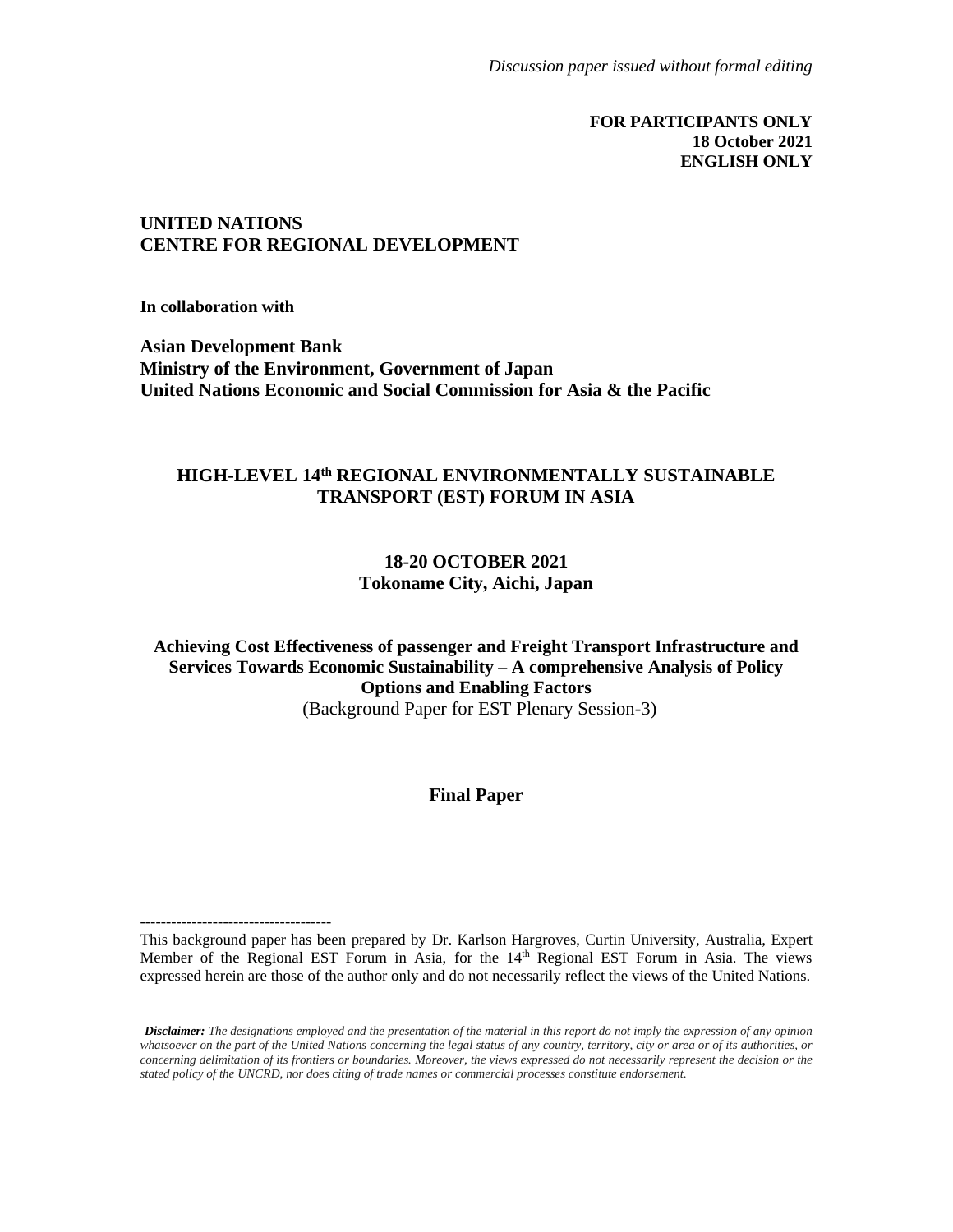# **Achieving Cost Effectiveness of Passenger and Freight Transport Infrastructure and Services towards Economic Sustainability**

*Background Paper for the 14th Regional EST Forum in Asia, 18-20 October 2021*

# <span id="page-1-0"></span>**Contents**

| 4. National connectivity and green growth economic development 15      |  |
|------------------------------------------------------------------------|--|
| 5. Safe, Low-Carbon and Sustainable Passenger and Freight Transport 19 |  |
|                                                                        |  |
|                                                                        |  |
|                                                                        |  |
|                                                                        |  |

#### **Acknowledgements**

This study was written by Dr. Charlie Hargroves and was funded by the United Nations Centre for Regional Development (UNCRD). Dr Hargroves would like to acknowledge the contribution to the background paper by Professor Peter Newman and Ben James. Dr. Hargroves would like to also acknowledge UNCRD staff Mr. C.R.C. Mohanty, Environment Programme Coordinator, and Dr. Ganesh Raj Joshi, Researcher, Environment Unit for their valuable guidance.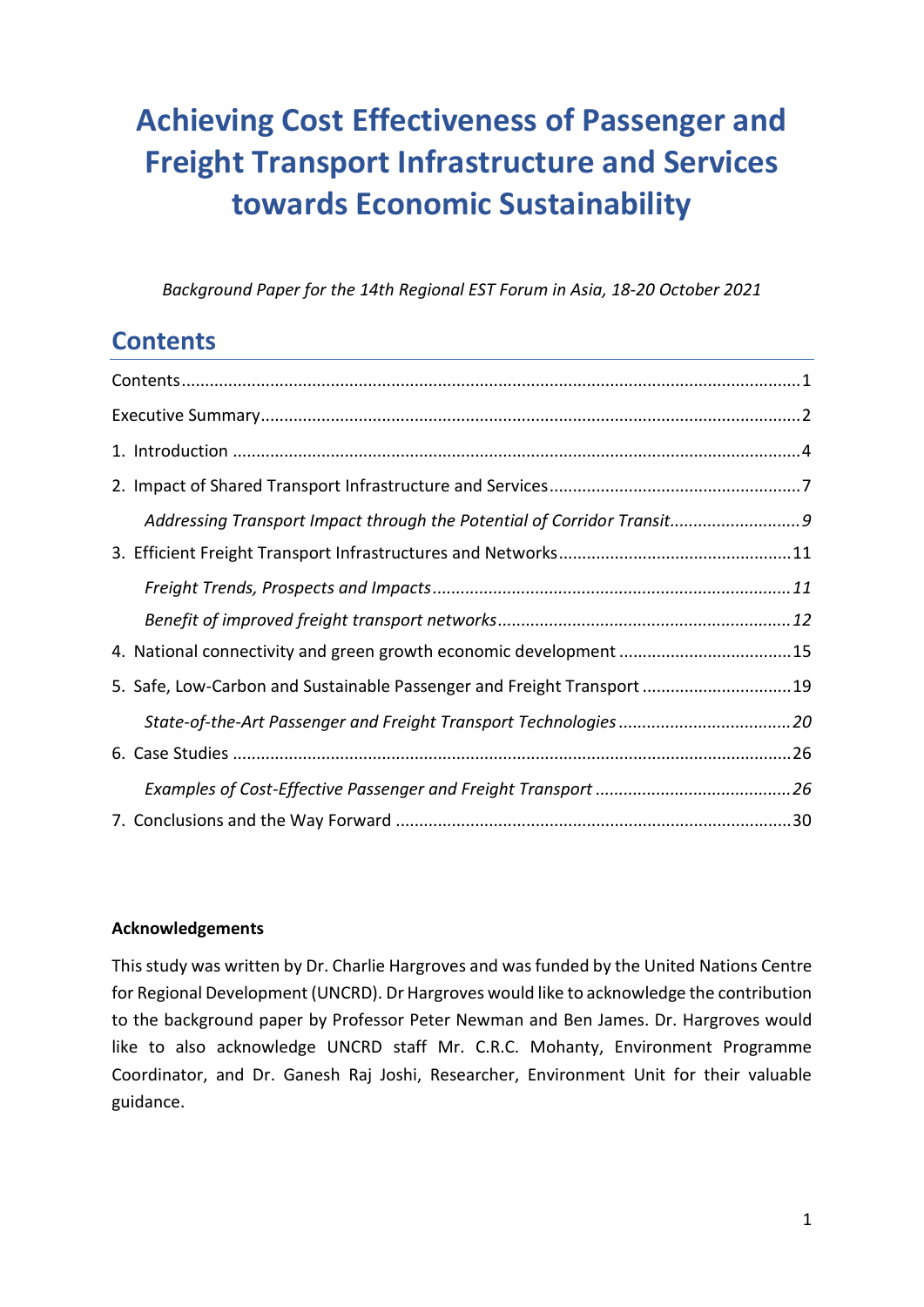### <span id="page-2-0"></span>**Executive Summary**

Resilient and sustainable transport infrastructure and services are key for sustainable economic growth. Today, approximately 57 percent of the world population live in cities with the world's cities generating some 80 percent of global economic output<sup>1</sup>. According to the United Nationsit is expected that an extra 2.4 billion people will be added to the world's cities by 2050<sup>2</sup>, with some 44 million people added to Asian cities alone<sup>3</sup>. It is estimated that such rapid urbanization will increase demand of transport by 2.6 times around the world until 2050,<sup>4</sup> with annual passenger traffic exceeding 80 trillion passenger-kilometers<sup>5</sup>. To respond to this growth in demand, private car ownership would need to be increased five-fold in nations outside of the Organization for Economic Co-operation and Development (OECD) by 2050 <sup>6</sup> .

As a result, some 1.2 billion cars stand to be added to the road network in developing countries, with the majority in Asian cities. This will cause a range of issues especially as many such cities are already over-crowded with private vehicles and are facing significant social, economic, and environmental problems related to transportation. In order to accommodate this immense transport demand countries and cities will need to expand their transportation infrastructure which will require substantial investment. Investment in core transport infrastructure can provide greater access to essential utilities and services. As incomes rise, better transport services are required to support and promote economic growth, business activities and facilitate exports. It is clear that better access to efficient, reliable, affordable, and sustainable transport infrastructure and freight services is critical to poverty eradication, promoting economic growth, supporting social development, and building resilient cities and communities.

The Belt and Road Initiative (BRI), for instance, by the Government of PR China is a one of the most prominent and well-known global infrastructure development strategies that has a strong focus on investment in the transport sector. Similarly, other mega projects have been initiated by emerging economies such as India, Indonesia, Viet Nam, Thailand, the Philippines, and a number of other developing nations to promote greater regional and interregional connectivity and trade. The Trans-Caspian International Transport Route (TITR), India–Myanmar–Thailand Trilateral Highway, Jakarta to Bandung high-speed rails in Indonesia, and Thailand's first standard-gauge double-track railway, and dedicated freight corridor (DFC) projects in different regions are among a few examples. Achieving cost

<sup>&</sup>lt;sup>1</sup> Seto K., Dhakal, S. *et al* (2014) Human Settlements, Infrastructure and Spatial Planning. In: Climate Change 2014: Mitigation of Climate Change. Contribution of Working Group III to the Fifth Assessment Report of the Intergovernmental Panel on Climate Change, Cambridge University Press, Cambridge, United Kingdom and New York, NY, USA.

<sup>2</sup> UNDESA (2018) World Urbanization Prospects: The 2018 Revision, Methodology. United Nations, Department of Economic and Social Affairs, Population Division Working Paper No. ESA/P/WP.252. New York: United Nations.

<sup>3</sup> ADB (2020) 'ADB's Work in Sustainable Transport', Asian Development Bank.

<sup>4</sup> ITF (2021) 'ITF Transport Outlook 2021', International Transport Forum.

<sup>5</sup> SuM4All (2017) 'The Global Mobility Report 2017: Tracking Sector Performance', Sustainable Mobility for All.

<sup>6</sup> GCEC (2014) 'The New Climate Economy Report: The sustainable infrastructure imperative', Global Commission on the Economy and the Climate Change (GCEC).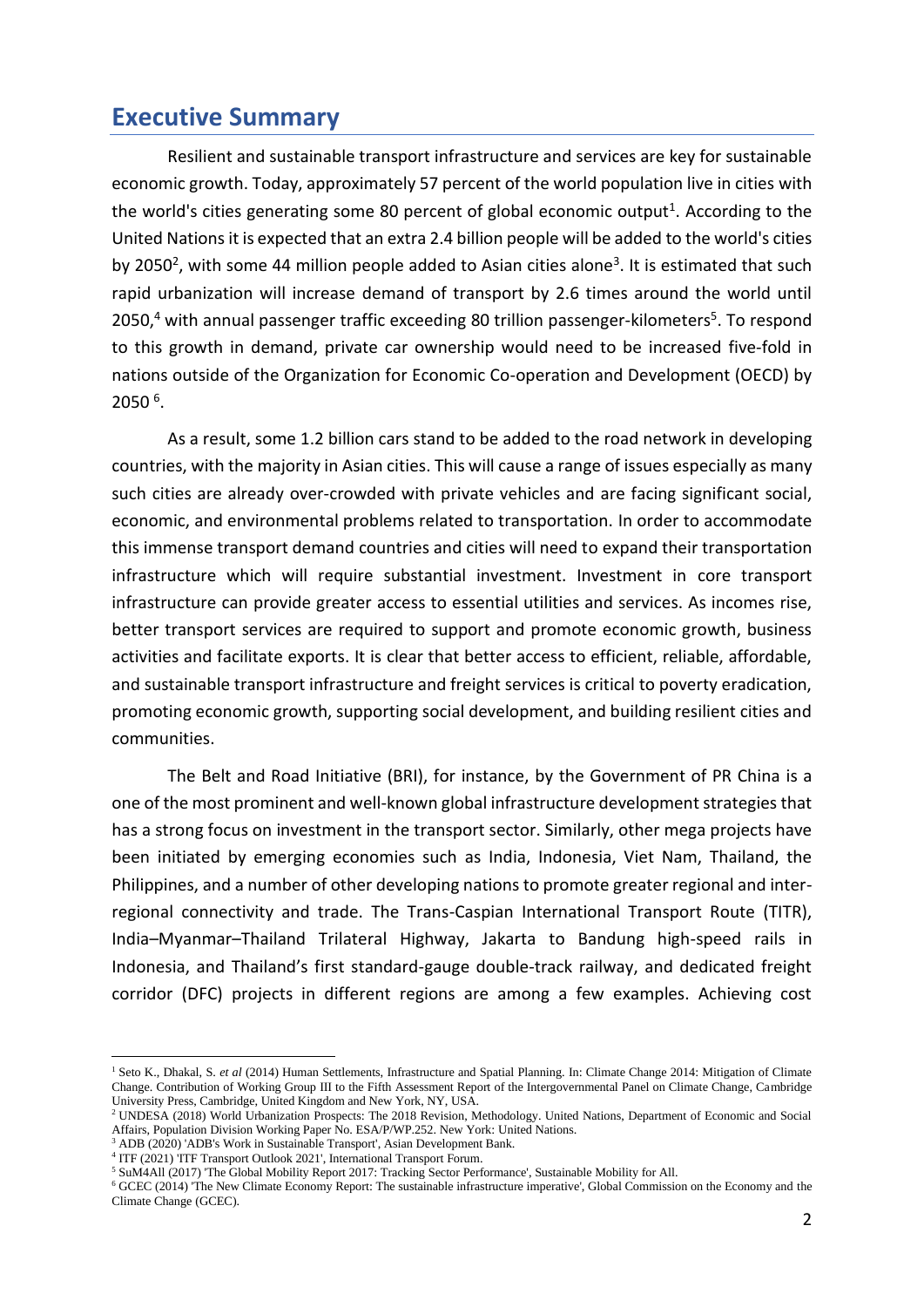effectiveness of passenger and freight transport infrastructure and service development should be the primary goal of all these projects.

Due to 'shelter-at-home' conditions and other restrictions imposed by governments in response to COVID-19, the freight and logistics sector has endured changes in demand and operation due to shifts in consumer behaviours and essential cargo requirements. Implications of the pandemic include an increased shipping demand, increased online shopping, decrease in retail loyalty as up to 70 percent of consumers are estimated to have tried alternative brands<sup>7</sup>, and an increase in quantity and importance of essential cargo delivery to aid in crisis relief <sup>8</sup>. In response, some air-cargo operators have coordinated shortterm action plans to ensure access to essential services<sup>9</sup>. Further a number of 'Economics Response' platforms have been created to monitor the effect of the pandemic on trade. Such changes in air-cargo operation include the introduction of "green-lanes" for essential cargo and restricted times for passenger flights, from which China has achieved a 45-minute timesaving on cargo delivery<sup>10</sup>.

<sup>7</sup> Arora, N., Robinson, K., Charm, T., Grimmelt, A., Ortega, M., Staak, Y. and Whitehead, S. (2020) Consumer sentiment and behavior continue to reflect the uncertainty of the COVID-19 crisis, Online, McKinsey and Company, 08 July 2020.

<sup>8</sup> EC (2020) European Commission Guidelines: Facilitating Air Cargo Operations during COVID-19 outbreak, European Commission, 26 March 2020.

<sup>9</sup> SADC (2020) SADC Regional Response to COVID-19 Pandemic: An Analysis of the Regional Situation and Impact. SADC Secretariat, Bulletin N. 2.

<sup>&</sup>lt;sup>10</sup> IEC (2020) The Impact of COVID-19: Reflections on the Transport and Logistics Sector, International Economics Consulting.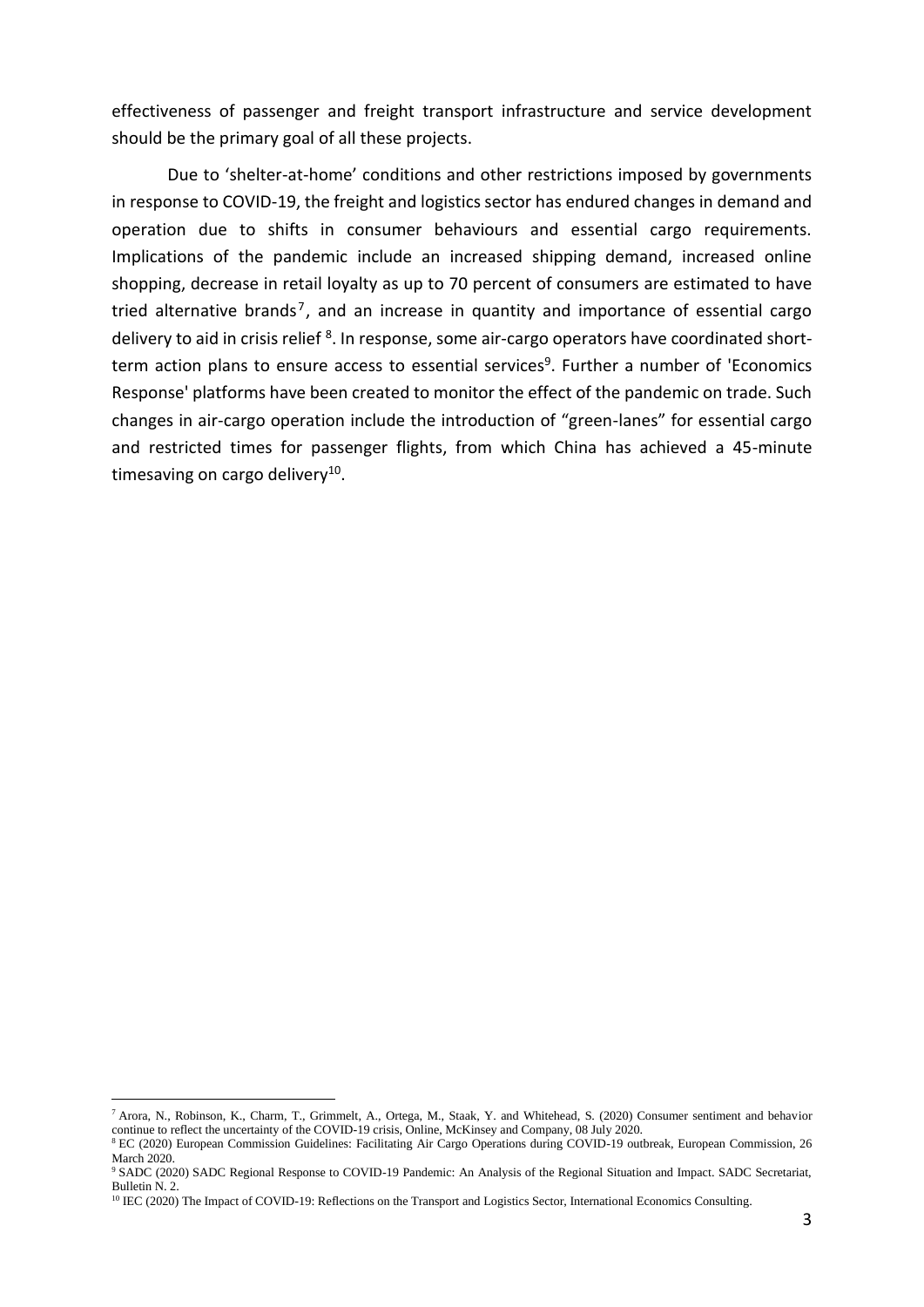### <span id="page-4-0"></span>**1. Introduction**

To keep the aspirations for achieving the SDGs by 2030, the world needs to invest an average of US\$4.7 trillion annually, and 54 percent of this investment needs in Asia (Global Infrastructure Outlook,  $2017$ <sup>11</sup>. Emerging economy such as P.R. China and India required a major portion of Asian infrastructure investment. The Global Infrastructure Outlook report suggested that emerging economies like P.R. China and India need 34 percent and 8 percent of the total investment, respectively. In case of South Asian countries, they require the highest infrastructure investment -almost 9 percent of their GDP up to 2030 (ADB, 2018)<sup>12</sup>. Similarly, ASEAN need an estimated US\$ 2. 8 trillion infrastructure investment and in case of central Asia, about US\$38 billion worth of investment is required up to 2030 (AIIB, 2019). According to ADB, the financing gap in Asia cities is about US\$ 459 billion a year (ADB, 2018)<sup>13</sup>. Asian Development Bank suggested that to maintain sustainable urban development and improve the economic growth, developing countries will required to invest US\$ 26 trillion in the infrastructure development by 2030 with the rate of US\$1.7 trillion per year (ADB, 2017)<sup>14</sup>.

Many countries in Asia are making strong progress towards achieving improvements in their transport system across economic, environmental, and social outcomes. In 2020, COVID-19 has put enormous pressure on governments across the Asian region and there have been a number of implications for the transport sector. Governments around the world have responded with various forms of restrictions on human movement and interactions, ranging from city wide shutdowns to restrictions on the size of gatherings, in order to slow the spread and contain the virus. Forcing behavioural changes and transforming the way people communicate, work and live, these restrictions have substantially affected transport, providing a unique opportunity to revise and rethink transport strategies and options going forward. In the recovery following the pandemic it will be important for Asian cities to learn from best practices from around the world and develop robust and cost-effective transport systems that learn from the lessons to the pandemic and harness the latest technologies to deliver city wide benefits.

Despite the slowdown caused by COVID-19 a number of studies predict that the global transport and freight demand will recover and quickly grow in coming years. For instance, the Global Mobility Report predicts that global freight volumes will grow by 70 percent until 2030 (The Global Mobility Report, 2017)<sup>15</sup>, and ITS predicts that global freight demand will increase with three-fold by 2050 in as usual business scenario (ITF Transport Outlook, 2019)<sup>16</sup>. Quality infrastructure development is crucial to address this passenger and freight demand globally. Robust, well managed and sustainable transport infrastructures such as shared transport systems, highways, railways, airports, seaports, and related services play key role to improve

<sup>&</sup>lt;sup>11</sup> Oxford Economics (2017) Global Infrastructure Outlook, Global Infrastructure Hub, Oxford Economics.

<sup>&</sup>lt;sup>12</sup> ADB (2018) Infrastructure Financing in South Asia, ADB South Asia Working paper, No 59, September 2018.

<sup>&</sup>lt;sup>13</sup> ADB (2018) Infrastructure Financing in South Asia, ADB South Asia Working paper, No 59, September 2018.

<sup>&</sup>lt;sup>14</sup> ADB (2017) Meeting Asia's Infrastructure Needs, Asia Development Bank.

<sup>&</sup>lt;sup>15</sup> SuM4All (2017) 'The Global Mobility Report 2017: Tracking Sector Performance', Sustainable Mobility for All.

<sup>16</sup> ITF (2021) 'ITF Transport Outlook 2021', International Transport Forum.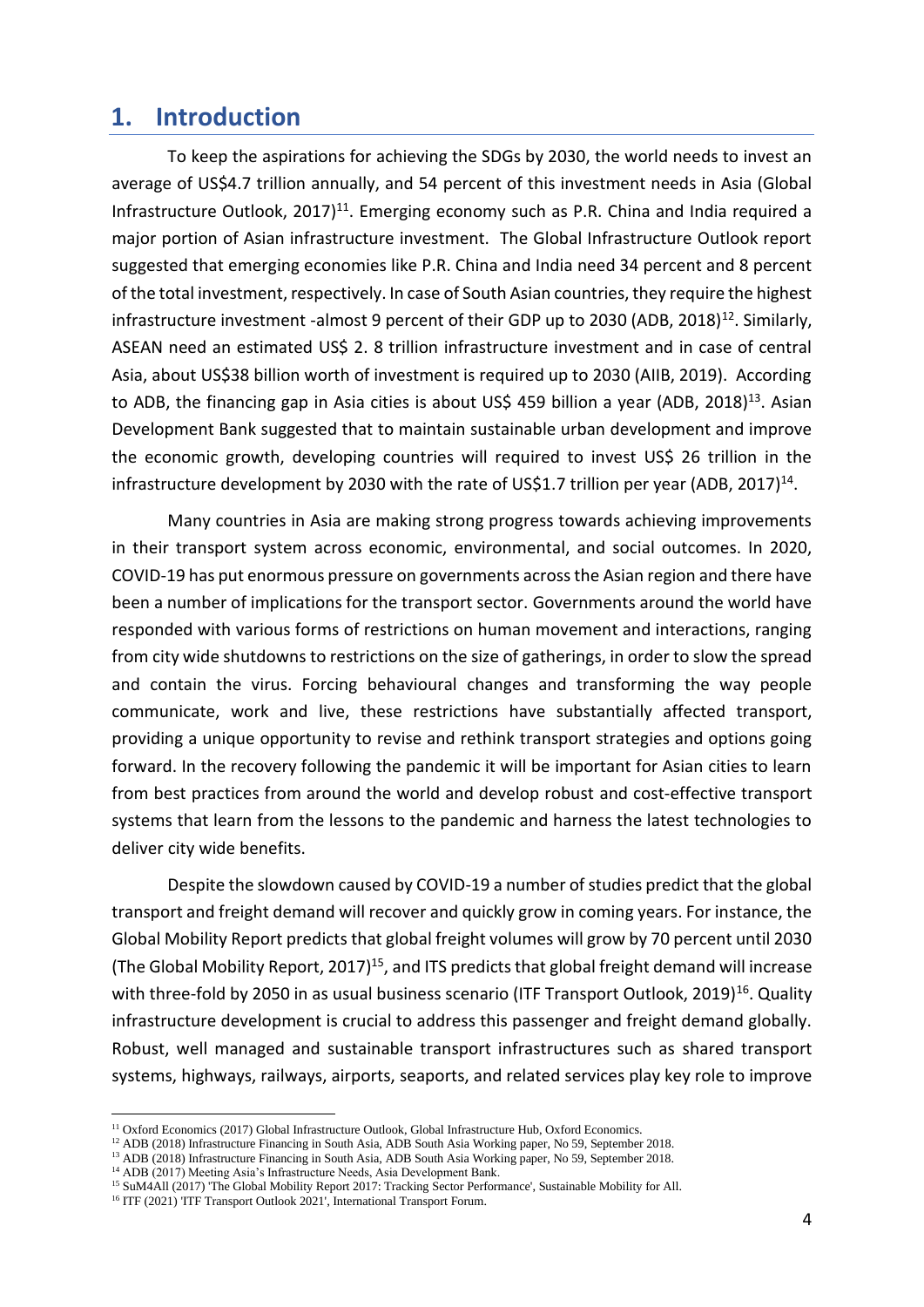transport options. Nevertheless, the major challenge for the Asian developing countries is how to accommodate the future transport and freight demand as the majority of Asian cities are already over-congested and unable to manage existing urban growth. At the same time, many developing countries are struggling with the lack of high-quality and robust infrastructures and better services, particularly, in transport sector.

The main purpose of publically available shared transportation is to meet the human needs by connecting peoples, goods, and services that promote economic activities and social interactions thereby improve the quality of life. The best shared transport system should be safe, efficient, low-carbon, affordable, people-friendly, socially inclusive, economically beneficial, and environmentally protective. To achieve such shared transport system, demand innovative and better shared transport policy intervention such as transit-oriented development, transit activated corridors, mixed-used development, better traffic demand management using innovative state-of-the are technologies, improved institutional mechanism, increase investment for transparent and good governance-all have significant implication on economic growth with other social, health and environmental benefits. And address the carbon emission thereby mitigate climate change impact. It is equally important to provide capacity and knowledge to the transport stakeholders, policy makers and planners, city leaders and politicians and public and private sectors for making shard transport safe, smart, efficient, inclusive, people and environmentally friendly that help to move towards the sustainable development path.

In the past decade the Transport sector has seen great progress in the design and deployment of next generation transport systems and new technologies that can underpin a transformative change and provide member countries with a range of benefits. Considering next generation transport vehicle types, innovations in electric vehicles, self-driving technologies, precision tracking, and high-speed carriage stabilization have now been combined to create the next generation of urban transport system based around what is called a "Trackless Tram". Trackless Trams are effectively the same as traditional light rail except they run on rubber tires avoiding disruption and costs associated with construction of in-road rail systems and are powered by on-board batteries that are quickly recharged at stations avoiding overhead cables. Considering new ICT technologies, there has been significant innovation in computer programming that can now offer transport departments a number of significant opportunities. Leading examples of this include Machine Learning, which can be used of predictive congestion management, and distributed computer ledgers, or 'Blockchains', which can be applied to facilitate real time road user charging and streamline a range of administrative and financial transactions.

Despite the important role of government, they do not have to do everything alone. Building partnerships is important for delivering integrated win-win outcomes for society while leveraging additional resources and expertise. For example, crucial to the success of Guangzhou's BRT in the People's Republic of China, was the collaboration between the Public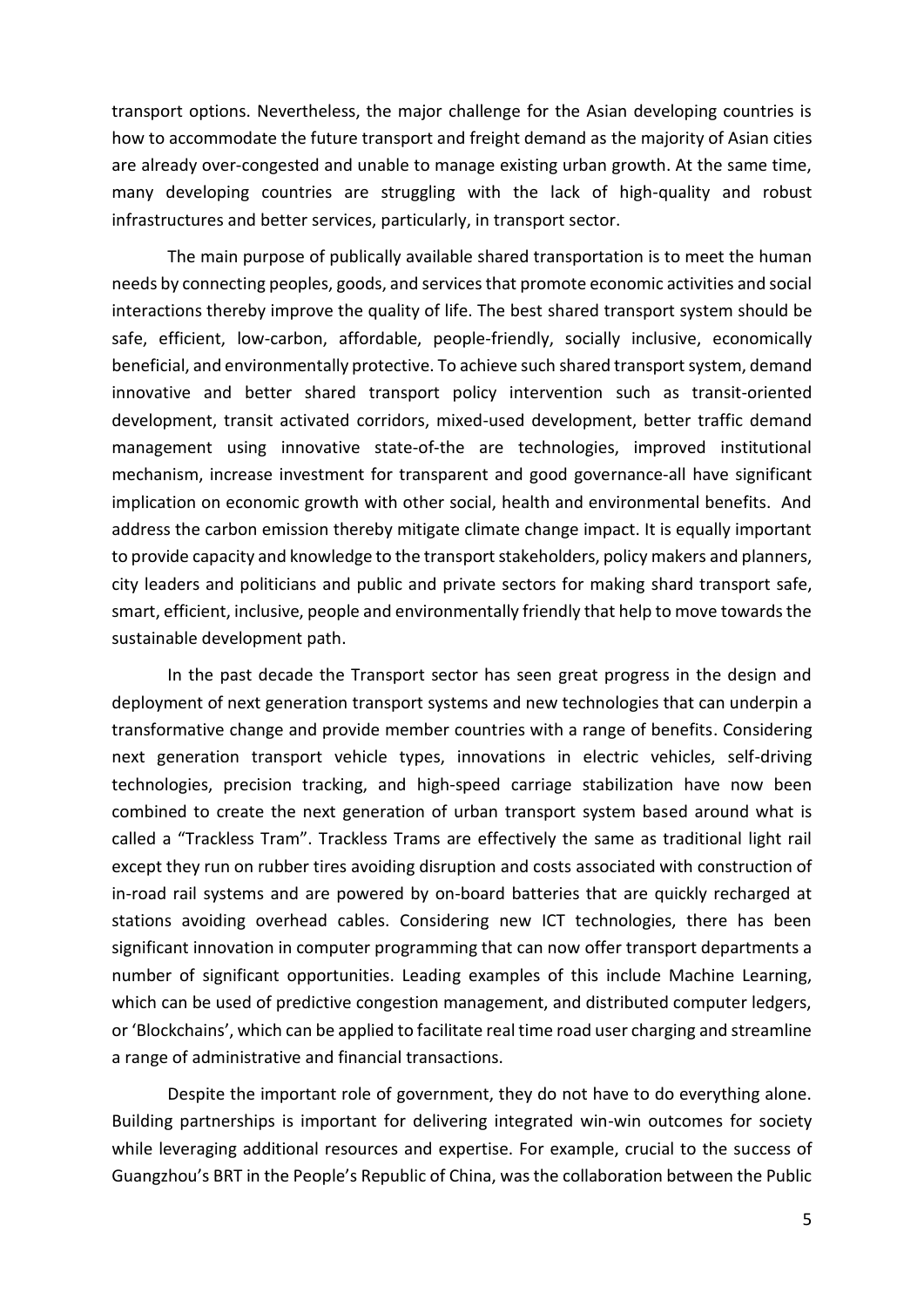Transport Management Office, Traffic Improvement Office, City of Guangzhou and the Institute for Transportation and Development Policy (ITDP). The technical assistance from ITDP in planning and design, rider research and scheduling, coupled with the deployment of specialists to complement the public sector skillsets enabled the entire project to be completed within a year.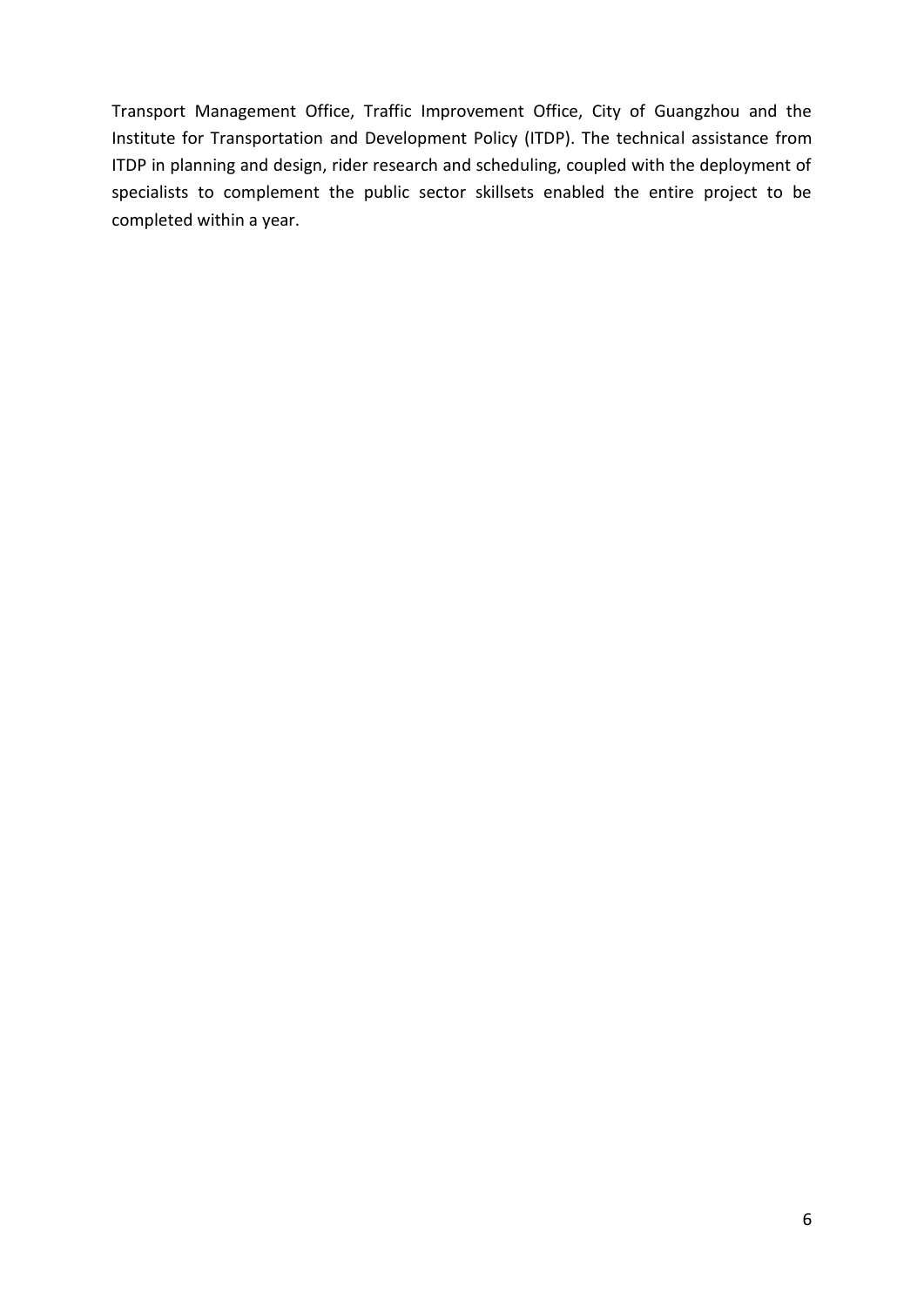# <span id="page-7-0"></span>**2. Impact of Shared Transport Infrastructure and Services**

#### **Impacts of Transport**

Transport has become one of the major causes of environmental degradation, particularly air and noise pollution, traffic congestion, road accidents and fatalities, and increasing greenhouse gas emissions that contribute to climate change. It is predicted that the average time an urban resident spends in traffic congestion will be 106 hours per year by 2050, which is three-times more than today (Future of Urban Mobility Report, 2011)<sup>17</sup>. A report in 2018 indicated that the residents in India's biggest cities, including Delhi, Mumbai, Bengaluru and Kolkata, spend 1.5 hours more on their daily commutes compare than their counterparts in other Asian cities, which cost the cites about US\$22 billion annually (Boston Consulting Group, 2018)<sup>18</sup>.



**Figure 1**: World regional capital city ranking on the PM2.5 concentration. EST member countries in Asia are on the top of the list.

#### *Source*: IQAir (2019) 19

Air pollution contributes to the death of more than 10 million people each year (Vohra et al., 2021)<sup>20</sup>, and 90 percent of air pollution related death occur in developing countries, costing just over US\$5 trillion in welfare losses globally (WHO, 2018)<sup>21</sup>. It is projected that gradually that cost will increase up to US\$ 25 trillion until 2060 (OECD, 2016)<sup>22</sup>. Asian mega cities are suffering the most from severe air pollution, as shown in Figure  $1^{23}$ . For instance, according to the World Bank, the cost of air pollution-health damages is about US \$1 billion a

<sup>18</sup> BCG (2018) Unlocking Cities: The impact of ridesharing across India, Boston Consulting Group.

<sup>21</sup> WHO (2018) 'Health benefits far outweigh the costs of meeting climate change goals', World Health Organisation, 05 December 2018.

<sup>&</sup>lt;sup>17</sup> Lerner, W. (2011) The Future of Urban Mobility: Towards networked, multimodal cities of 2050, Arthur D Little.

<sup>&</sup>lt;sup>19</sup> IQAir (2019) Air quality in the world: Air quality index (AQI) and PM2.5 air pollution in the world, IQAir.

<sup>&</sup>lt;sup>20</sup> Vohra, K., Vodonos, A., Schwartz, J., Marais, E., Sulprizio, M., and Mickley, L. (2018) Global mortality from outdoor fine particle pollution generated by fossil fuel combustion: Results from GEOS-Chem, *Environmental Research*, Volume 195, April 2021.

<sup>&</sup>lt;sup>22</sup> OECD (2016) The Economic Consequences of Outdoor Air Pollution. OECD Publishing, Paris Science for Environment Policy, 2018.

<sup>&</sup>lt;sup>23</sup> IQAir (2019) Air quality in the world: Air quality index (AQI) and PM2.5 air pollution in the world, IQAir.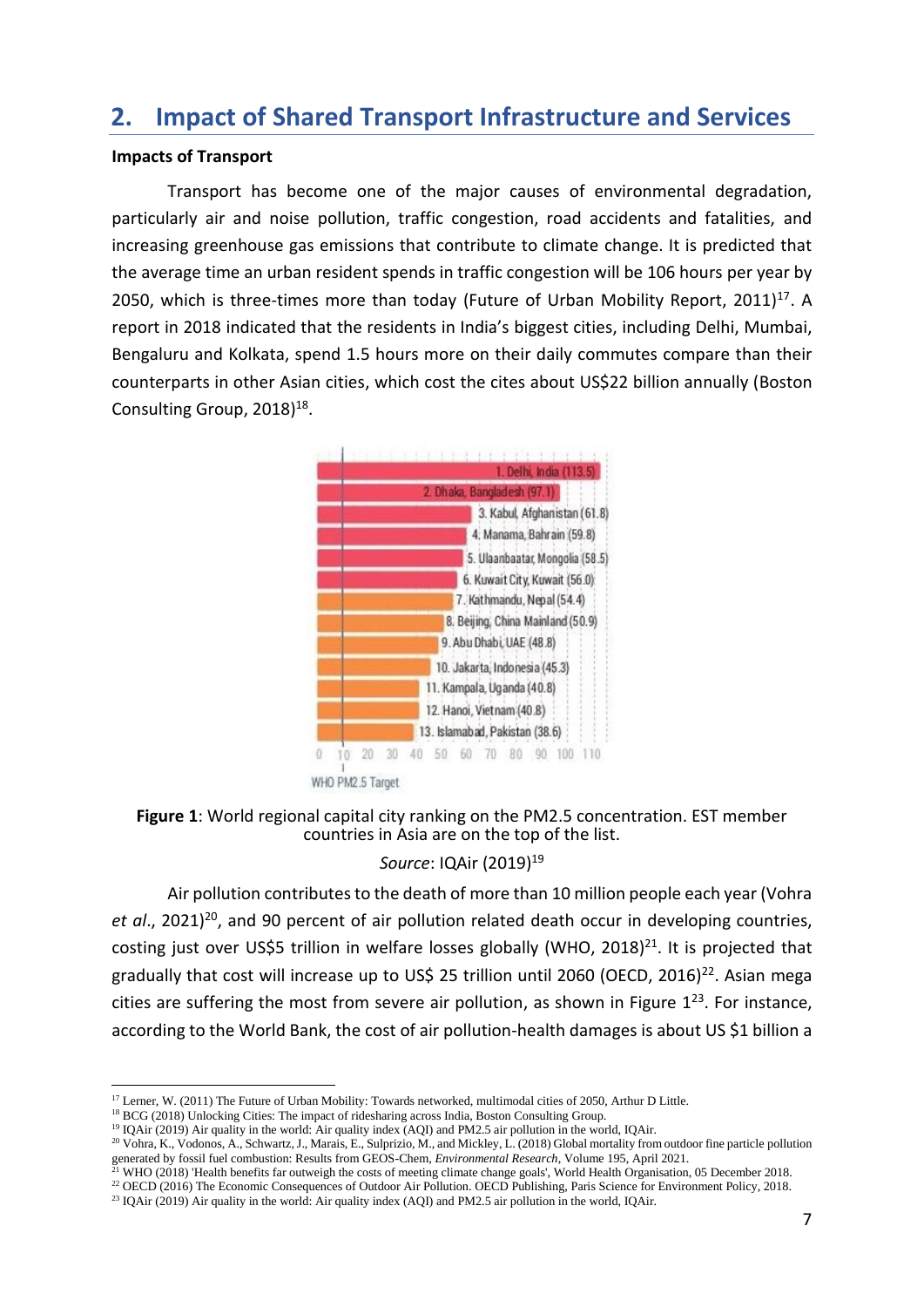year in cities such as Bangkok and Jakarta. Air pollution related cost many Asian developing countries ranges from 2 to 4 percent of their GDP annually (UNCRD, 2016)<sup>24</sup>.

Approximately 1.3 million people die each year because of road traffic accident worldwide (WHO, 2018)<sup>25</sup>. Despite having just 16 percent of vehicle fleet, more than 60 percent of global road fatalities occur in the Asia-Pacific region (UNESCAP, 2019)<sup>26</sup>. It could cost Asian economy 3 to 5 percent of their gross domestic product (GDP). In the case that Asian developing countries can improve the road safety they can save significant economic loss. For instance, the World Bank predicted that if P.R. China, India, Thailand, and the Philippines reduce road traffic deaths and injuries by 50 percent they could generate the income (in percentage of their national GDP) equivalent to 7.2 percent in Philippines, 14 percent in India, 15 percent in P.R. China and 22.2 percent in Thailand (World Bank, 2017)<sup>27</sup>.

A recent report published by Swiss Re projected that the climate change could cost the world economy approximately \$23 trillion by 2050, which is equivalent to one-fourth of world entire GDP (Swiss Re, 2021)<sup>28</sup>. South Asian developing countries will be most affected by climate change, and these countries could loss up to 11 percent of their GDP by end of the century (ADB, 2018)<sup>29</sup>. In case of India, it is projected that the country will lose up to US\$13.8 billion annually due to climate change impact (Eckstein et al, 2019)<sup>30</sup>.

The magnitude and intensity of natural disasters has been increasing in recent decades, with the global economic losses from coastal flooding set to exceed US\$1 trillion annually by 2050 if major coastal cities do not adequately prepare (Hallegatte et al, 2013)<sup>31</sup>. The rise in sea level another major problem, with a 2019 report warning that over 800 million people living in some 570 coastal cities around the world will be at risk of coastal flooding by 2050, and that unchecked this could cost the world economy about US\$1 trillion (C40, 2019)<sup>32</sup>.

<sup>&</sup>lt;sup>24</sup> UNCRD (2016) Low-Carbon Transport – Health and Climate Benefits. Report presented at the 9th Regional EST Forum in Asia 17-20 November 2015 Kathmandu, Nepal.

<sup>&</sup>lt;sup>25</sup> WHO (2018) Global Status Report on Road Safety 2018. World Health Organisation.

<sup>&</sup>lt;sup>26</sup> UNESCAP (2019) Road Safety Status in the Asia-Pacific Region, United Nations Economic and Social Commission for Asia and the Pacific.

<sup>&</sup>lt;sup>27</sup> World Bank (2017) The Macro-Economic And Welfare Benefits of Reducing Road Traffic Injuries in Low-& Middle-Income Countries, World Bank.

<sup>&</sup>lt;sup>28</sup> Swiss Re (2021) The Economics of Climate Change, Swiss Re, 22 April 2021.

<sup>&</sup>lt;sup>29</sup> ADB (2018) Infrastructure Financing in South Asia, ADB South Asia Working paper, No 59, September 2018.

<sup>30</sup> Eckstein, D., Hutfils, M-L, and Winges, M. (2019) Global Climate Risk Index 2019: Who Suffers Most From Extreme Weather Events? Weather-related Loss Events in 2017 and 1998 to 2017, GermanWatch.

<sup>&</sup>lt;sup>31</sup> Hallegatte, S. Green, C., Nicholls, R. and Corfee-Morlot, J. (2013) Future flood losses in major coastal cities, Nature Climate Change Volume 3, pages802–806.

<sup>32</sup> C40 (2019) C40 Cities Annual Report 2019, C40 Cities.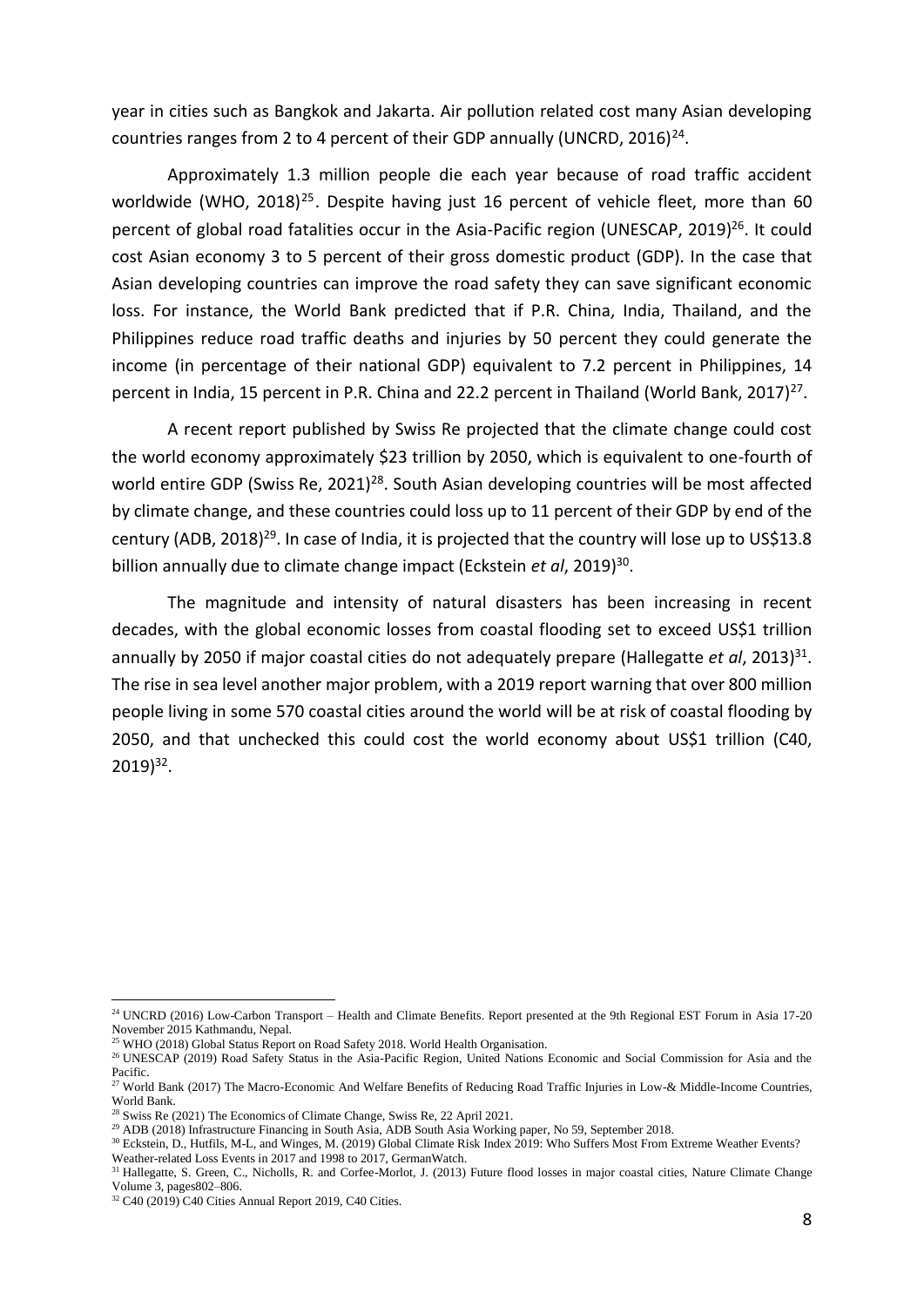#### <span id="page-9-0"></span>**Addressing Transport Impact through the Potential of Corridor Transit**

Such impacts from transport need to be addressed and one clear way is to create effective and efficient shared transit corridors that unlock development opportunities and provide greater accessibility. It is clear that when 'Environmentally Sustainable Transport' is effectively integrated with land use to create dense, mixed-use developments this not only delivers development outcomes it encourages physically active lifestyles by integrating active modes (walking and cycling) that have risen to prominence during the COVID-19 pandemic (Newman *et al,* 2017)<sup>33</sup>. When new shared transit corridors are introduced with strong public private partnerships the increased accessibility in areas around stations is a significant attractor for development (and higher land values) with some of the most extensive railway networks in the world have leveraged this opportunity to expand, such as the Hong Kong Special Administrative Region of China.

The activation of development opportunities along corridors using integrated shared transit was pioneered in Asian Cities but has largely been overlooked as an economic development strategy. The need to reduce congestion and provide greater mobility services calls for a revival of this very successful approach, combined with the latest in technologies to provide a cost-effective shared transit solution suitable for integration into existing road corridors. Given the level of growth in Asian cities the shift to focusing on corridor mobility options that are effectively integrated into land development is inevitably going to be the next big agenda in transport policy.

This will involve building on the success of 'Transit Oriented Development' or TOD that was focused on individual stations and intended to help transform rail policy, to create 'Transit Activated Corridors', or TAC, that is focused on a corridor of stations with the intention to transform road policy (Newman *et al*, 2021). <sup>34</sup> There are now a number of options for shared transit suitable for application in main road corridors (such as buses, light rail and trackless trams) that can underpin quality urban development on, in and around stations, which can include access to 'last mile' options such as walking paths, shuttles and micromobility modes. Rather than being a government responsibility as in the case of the majority of TODs the delivery of a TAC will rely on effective partnerships between government and the private sector, calling for new approaches and strategic governance.

As with all transport options, corridor transit systems require financial investment. Attracting such investment is more likely for a light rail system than a bus system as a rail system is designed to follow a fixed route with substantive stations. This means that a longterm regular flow of passengers can be generated at a set of fixed locations which is of value to venues, vendors, developments, hospitality, and business located near stations. Traditionally this value has been captured last, meaning that transport agencies decide on the

<sup>&</sup>lt;sup>33</sup> Newman, P., Davies-Slate, S., and Jones, E. (2017) The Entrepreneur Rail Model: Funding urban rail through majority private investment in urban regeneration. Research in Transportation Economics.

<sup>34</sup> Newman, P., Davies-Slate, S., Conley, D., Hargroves, K., and Mouritz, M. (2021) From TOD to TAC: Why and How Transport and Urban Policy Needs to Shift to Regenerating Main Road Corridors with New Transit Systems. Urban Science. 2021; 5(3):52.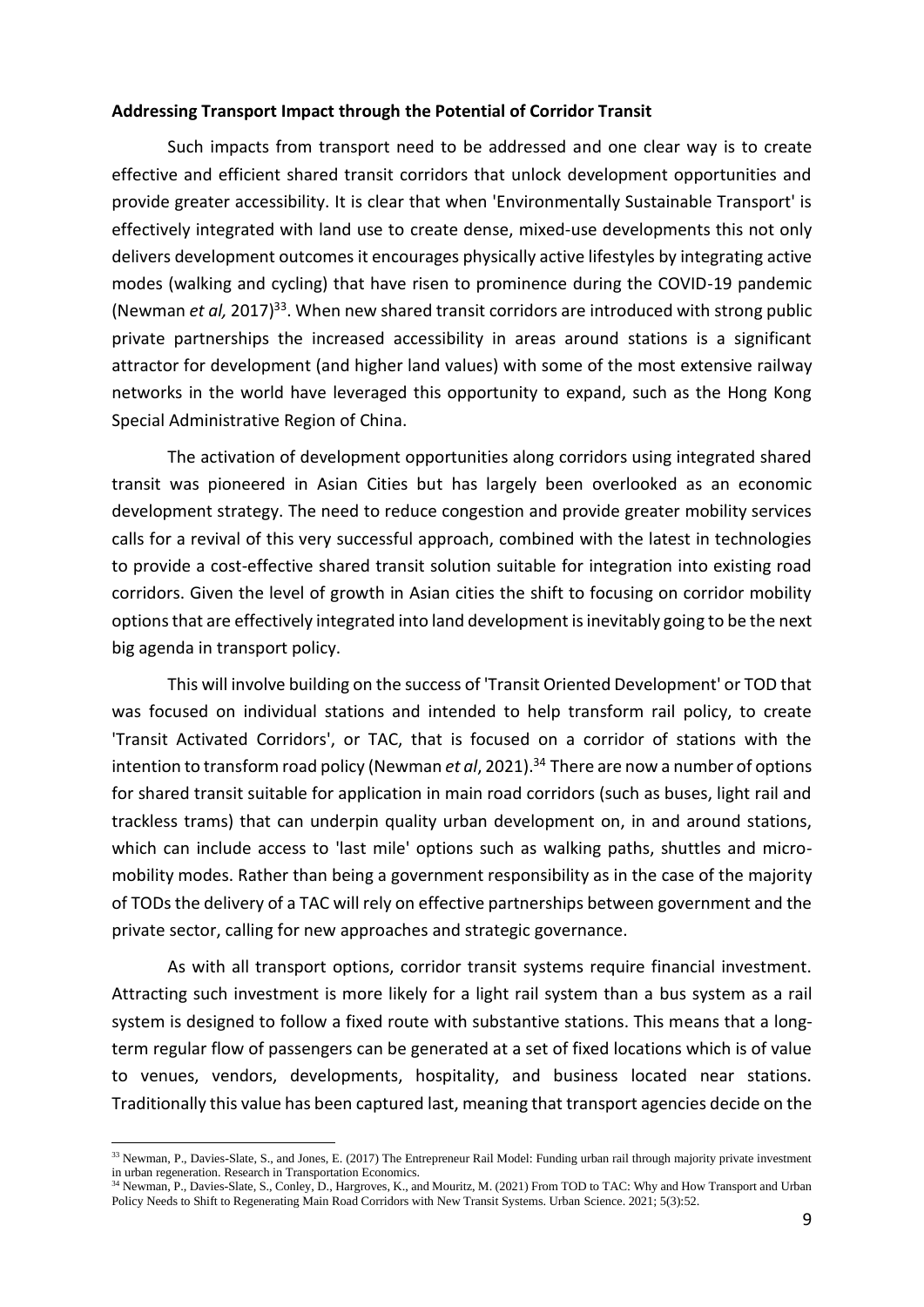location of the route and stations and then municipal governments increase land taxes and rates for those located near new stations. In principle the notion of 'value capture' presents as a sound approach, however results have been mixed. This is due in part to the dynamic that imposing greater costs to those located near stations is not always politically acceptable and the higher costs can stifle future land development ambitions. Hence new approaches are needed to catalyse greater corridor transit investment.

Newman *et al* (2017)<sup>35</sup> propose a new model to leverage the increase in land value in a manner that encourages greater levels of land development, called the '[Entrepreneur](https://www.sciencedirect.com/science/article/pii/S073988591630097X)  [Transit Model](https://www.sciencedirect.com/science/article/pii/S073988591630097X)' (ETM). The ETM suggests a  $21<sup>st</sup>$  century method of financing corridor transit based on establishing partnerships between local government, developers, and financial institutions like superannuation companies, as well as with state and national governments. The mechanism of the ETM then leverages real partnerships to select routing and station locations that both deliver transport services to the community and increase the value of specifically chosen land parcels. The key is to adopt an entrepreneurial approach that brings together transport and land agencies to partner with the private sector to deliver both transit services and enhanced land development opportunities. This involves finding new ways to partner across government agencies and with the private sector to identify routing and station locations that deliver transit services while increasing the value of specifically chosen land parcels to attracting new investment.

Assuming land is acquired at 'pre-rail' prices, and that the transit service delivers the anticipated level of patronage to generate value for businesses and developments around the stations, this approach can leverage funding. Hence rather than the businesses and developments around a newly constructed station being forced to pay higher local government rates even if they don't benefit financially from the new station, this model ensures the co-location of stations and development interests to leverage the benefits of both. Not only can this result in private investment being accessed to pay for the stations and contributing to the carriages and road preparations it also creates the potential for private interests to operate the transit system along that corridor. There is evidence that this value creation is not just shifting land value increases from one area to another but is creating value for the whole urban economy that would not have been created without such investment (Sharma and Newman,  $2017$ )<sup>36</sup>.

<sup>&</sup>lt;sup>35</sup> Newman, P., Davies-Slate, S., and Jones, E. (2017) The Entrepreneur Rail Model: Funding urban rail through majority private investment in urban regeneration. Research in Transportation Economics.

<sup>&</sup>lt;sup>36</sup> Sharma, R., and Newman, P. (2017) Urban Rail and Sustainable Development Key Lessons from Hong Kong, New York, London and India for Emerging Cities. Transportation Research Procedia, 26, 92-105.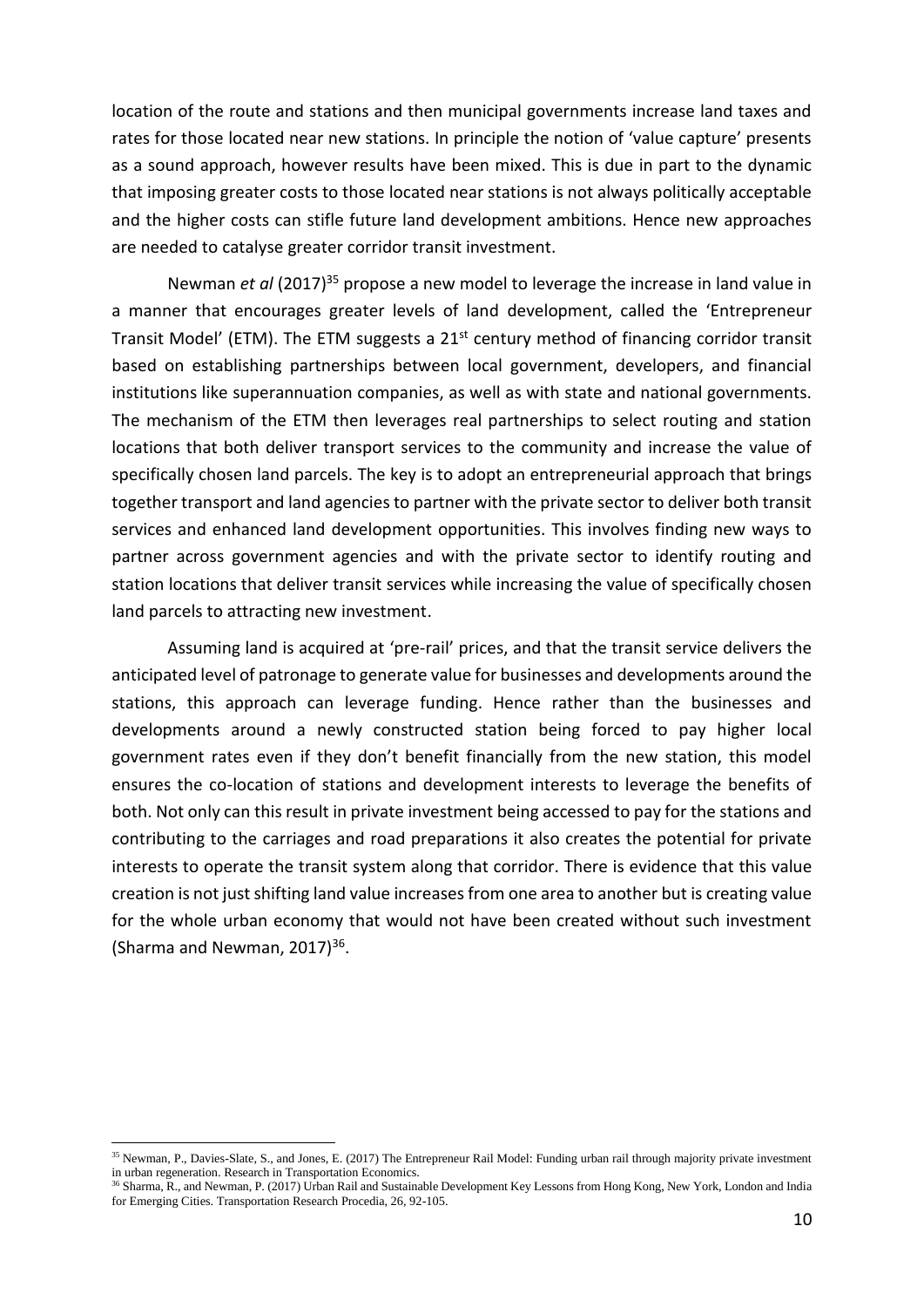### <span id="page-11-0"></span>**3. Efficient Freight Transport Infrastructures and Networks**

#### <span id="page-11-1"></span>**Freight Trends, Prospects and Impacts**

According to study in 2014 by Ernst and Young rising congestion levels and urban encroachment are reducing the efficiency of the freight sector and considering that the level of congestion on metropolitan roads is likely to continue to grow in the coming decades, this presents an issue. The study points out that "*much of the infrastructure used by the freight sector is shared [with other road or rail users], and conflicts around access and use are not efficiently managed or addressed*". The study considered the potential for investment in dedicated freight infrastructure, such as the privately funded railway lines currently used to transport coal and iron ore but found that either dedicated railways or roadways are unlikely to be economically viable without allowing for mixed use given upfront costs (Ernst and Young, 2014)<sup>37</sup>. This then raises the question of how the movement of freight can be made more efficient, particularly within metro areas, whilst being embedded in the wider transport system. According to the Australian National Freight and Supply Chain Strategy a key element will be to "*develop an evidence-based view of key freight flows and supply chains and their comparative performance to drive improved government and industry decision-making, investment and operations*."(Transport and Infrastructure Council, 2019)<sup>38</sup>

Given the high value of freight there has been much work done to investigate ways to increase the efficiency of freight movement. However, on the whole, limited technical capacity of both the freight sector and the transport system itself has meant that such efforts are yet to demonstrate meaningful improvements. Early approaches have involved freight vehicles being equipped with GPS guidance systems that can provide information to the driver on the level of congestion along potential routes (Hargroves et al, 2020)<sup>39</sup>. More recently private companies are offering tracking and analytics services to monitor vehicle location to ensure the use of approved routes and monitor driver behaviour, such as hash breaking or exceeding speed limits. Although such passive approaches stand to deliver some benefits they are ultimately restricted by the fact that there is no direct interaction with the transport system (Hargroves, 2021)<sup>40</sup>.

More recent efforts have been focused on investigating the potential for freight vehicles to interact directly with traffic lights in order to gain priority signalling at intersections, using similar technology to that used by emergency vehicles. The intention is to avoid freight vehicles within the vicinity of a particular intersection having to stop by recognising its presence and allowing an extended green signal, hence avoiding the slow

 $37$  EY (2014) A study of the potential for dedicated freight infrastructure in Australia, Report to the Australian Government, Ernst & Young. <sup>38</sup> TIC (2019) National Freight and Supply Chain Strategy, National Action Plan, Transport and Infrastructure Council, Commonwealth of Australia.

<sup>39</sup> Hargroves, K., Shirley, D., Seppelt, T., Callary, N., Tze Wei Yeo, J. and Loxton, R. (2020) 'Overview of Options to Collect Vehicle Generated Data to inform Traffic Management Systems', Project 3.73 – Road Freight and Network Efficiency, Sustainable Built Environment National Research Centre (SBEnrc), Australia.

<sup>40</sup> Hargroves, K. (2021) Introducing the 'FreightSync Roadmap' - A Pathway to Linking Freight Vehicles and Transport Systems, Project 3.73 – Road Freight and Network Efficiency, Sustainable Built Environment National Research Centre (SBEnrc), Australia.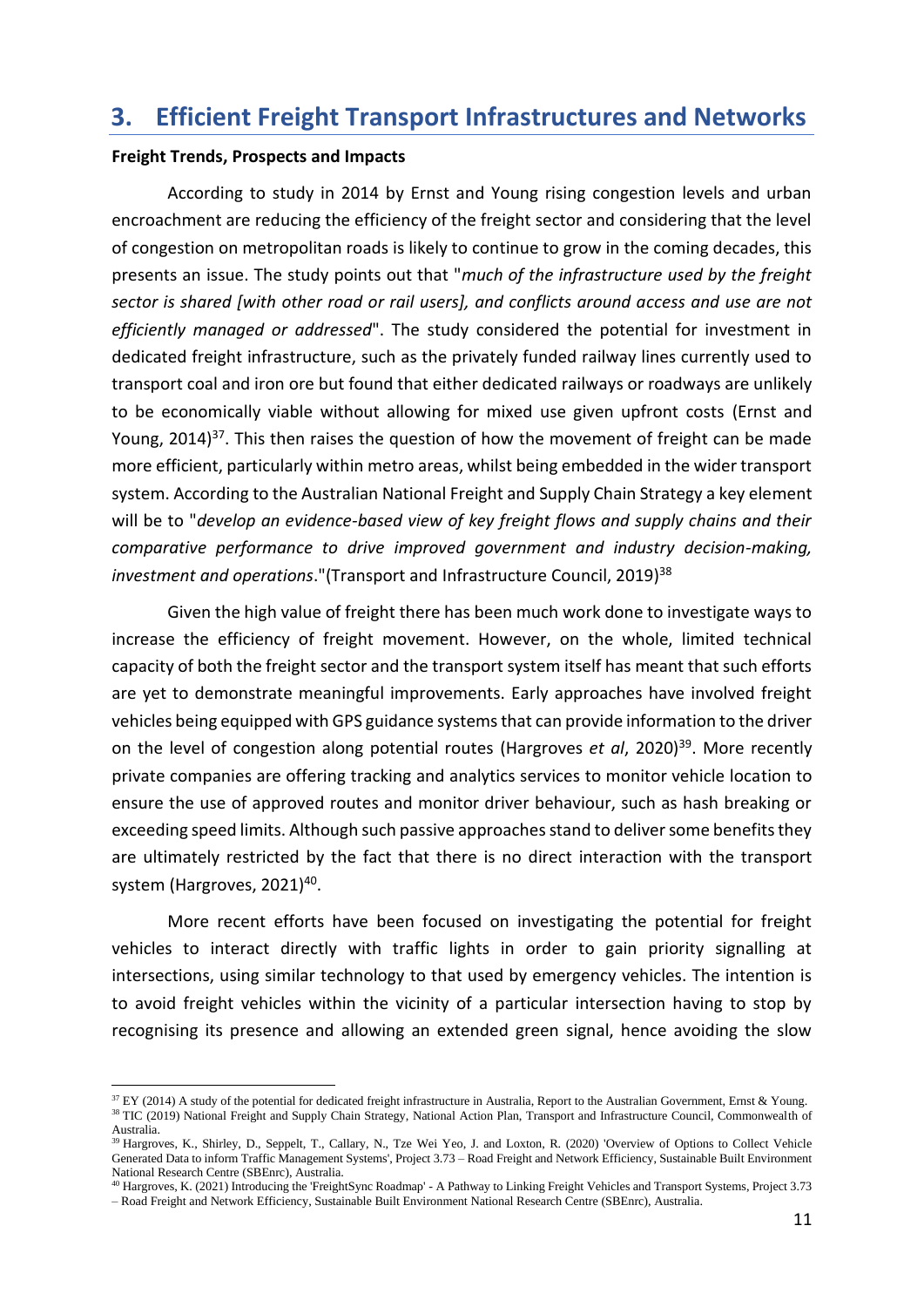acceleration on the next green signal that slows overall traffic (Ioannou, 2015)<sup>41</sup>. Early trials based on simulations have shown that there is potential for improvement at the intersection level (Zhao and Petros, 2016).<sup>42</sup> However it is not clear if this translates into reduced overall trip times, as it may be the case that *ad hoc* responses by individual traffic lights due to last minute notifications from trucks will have a detrimental impact on the effectiveness of system wide signalling. Hence unlike the movement of a small number of emergency vehicles across an entire city this approach may not deliver benefits when applied to many freight vehicles moving all across a transport network, calling for a more dynamic approach, one that will involve new forms of data exchange and the use of advanced analytics.

A number of government agencies, industry bodies and research institutions are producing public freight related datasets, however these often focus on highly aggregated historic data rather than real time tracking data held by freight and logistics companies. Such data, including vehicle classification, current location, and intended destination for both general and restricted access vehicles would be of great benefit to traffic management if exchanged in an appropriate way for mutual benefit. According to CISCO (2018)<sup>43</sup>, "While it *is perfectly reasonable for individual transport mode operators to be exclusively focused on the benefits that digitisation will bring to their domain, there is significant value that will be missed if the opportunities that transportation Data Exchanges bring are not realised*." The inability to synchronise the location and destination of freight vehicles in real time with the transport system means that still today freight vehicles are effectively invisible to the system and are left to use third party apps in order to navigate traffic. However, before such exchange can be possible a number of concerns need to be addressed such as what real value will this create for companies, who will have access to the data, and how will it be used. For instance, can the data be limited to use only by the transport system, or will it be open to use by enforcement agencies to issue speeding fines or other infringements?

#### <span id="page-12-0"></span>**Benefit of improved freight transport networks**

It is important when considering a change to the way industry operates to clearly understand the associated benefits and beneficiaries. For instance, when considering the exchange of data between freight operators and the transport system there are a range of potential benefits for freight operators, transport management, and transport planning, namely: (Hargroves, 2021)<sup>44</sup>

− *Likely benefits for Freight Operators***:** Currently freight operators navigate the transport system much like any other road user, namely through the use of third-party traffic applications that provide an indication of the level of congestion and expected trip times. This approach provides benefits to freight operators as it allows areas of high congestion

<sup>41</sup> Ioannou, P. (2015) Design and Evaluation of Impact of Traffic Light Priority for Trucks on Traffic Flow, University of Southern California. <sup>42</sup> Zhao, Y. and Petros, I. (2016) A traffic light signal control system with truck priority, IFAC-PapersOnLine, vol. 49, no. 3, pp. 377-382, May 2016.

<sup>43</sup> CISCO (2018) Towards a Multimodal Transportation Data Framework, Public White Paper, CISCO.

<sup>44</sup> Hargroves, K. (2021) Introducing the 'FreightSync Roadmap' - A Pathway to Linking Freight Vehicles and Transport Systems, Project 3.73 – Road Freight and Network Efficiency, Sustainable Built Environment National Research Centre (SBEnrc), Australia.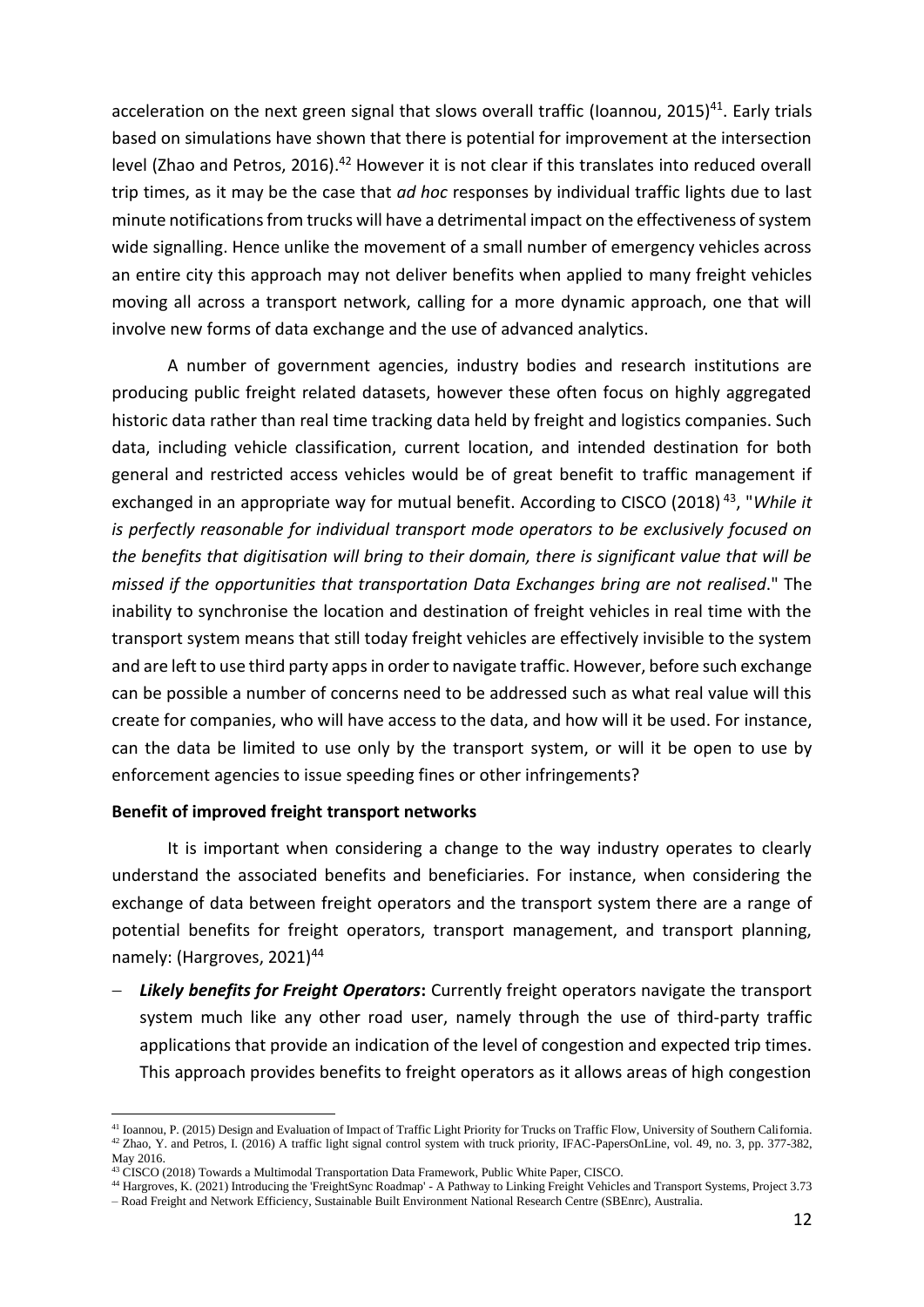to be avoided and trip times to be compared to job requirements. However, such a passive approach misses the opportunity to interact with the traffic management system directly, along with missing out on a range of future benefits from aggregating data to establish authenticity, providence and to reduce transaction time and costs (as others are now doing). Given freight vehicles influence vehicle flow rates, the more the transport system knows about their movements the better it can manage traffic. In short, the benefit of appropriately exchanging data with transport agencies is that both daily traffic conditions and longer term transport planning outcomes will be improved, such as:

- *a) Improved Traffic and Transport Planning Outcomes*: Providing access to information of freight vehicles, such as classification, location, and destination, can improve traffic flow conditions across the network, such as via responsive signalling to manage cycle times and offsets, and other adaptive traffic management methods. Such data will allow traffic management systems to understand both current and near future behaviour of freight vehicles allowing for tailored traffic responses and even direct communication with freight vehicles on preferred routes and timings. Along with short term traffic management benefits, in the longer-term data exchange can improve transport planning decisions and associated investments by providing much better data than is currently available.
- b) *Direct Benefits to Operators*: Apart from benefits to traffic management such a system of data exchange may underpin a range of other benefits, such as: automated clearance for road access for various vehicle classification types; improved vehicle flow at loading points; informing freight forwarders of anticipated level of *driver* promptness; consistency across state borders; and linking freight tracking with container parks, rail services, and port stevedores to improve synchronisation.
- c) *Positioning for Future Benefits*: Such a system of data exchange would position the sector well to take advantage of a range of future digital productivity options. For instance (Hargroves, 2020)<sup>45</sup>, using emerging digital distributed ledgers, such as Blockchains, to deliver new value to the logistics sector, such as:
	- − *Verifying Authenticity*: The ability to provide access to secured proof of origin and sourcing evidence for a range of high-value goods, *such* as wine and other exports.
	- − *Establishing Provenance*: The ability to track the movement of freight from initial pick up to final delivery and provide customers with origin *information*, and if it has been sold already.
	- − *Streamlining Transactions*: The ability to have multiple transactions on one permissioned database to share customs releases, *commercial* invoices, cargo lists, broker loads, etc.

<sup>45</sup> Hargroves, K., Stantic, B. and Allen, D. (2020) Exploring the Potential for Artificial Intelligence and Blockchain to Enhance Transport – Final Industry Report', Sustainable Built Environment National Research Centre (SBEnrc), Australia.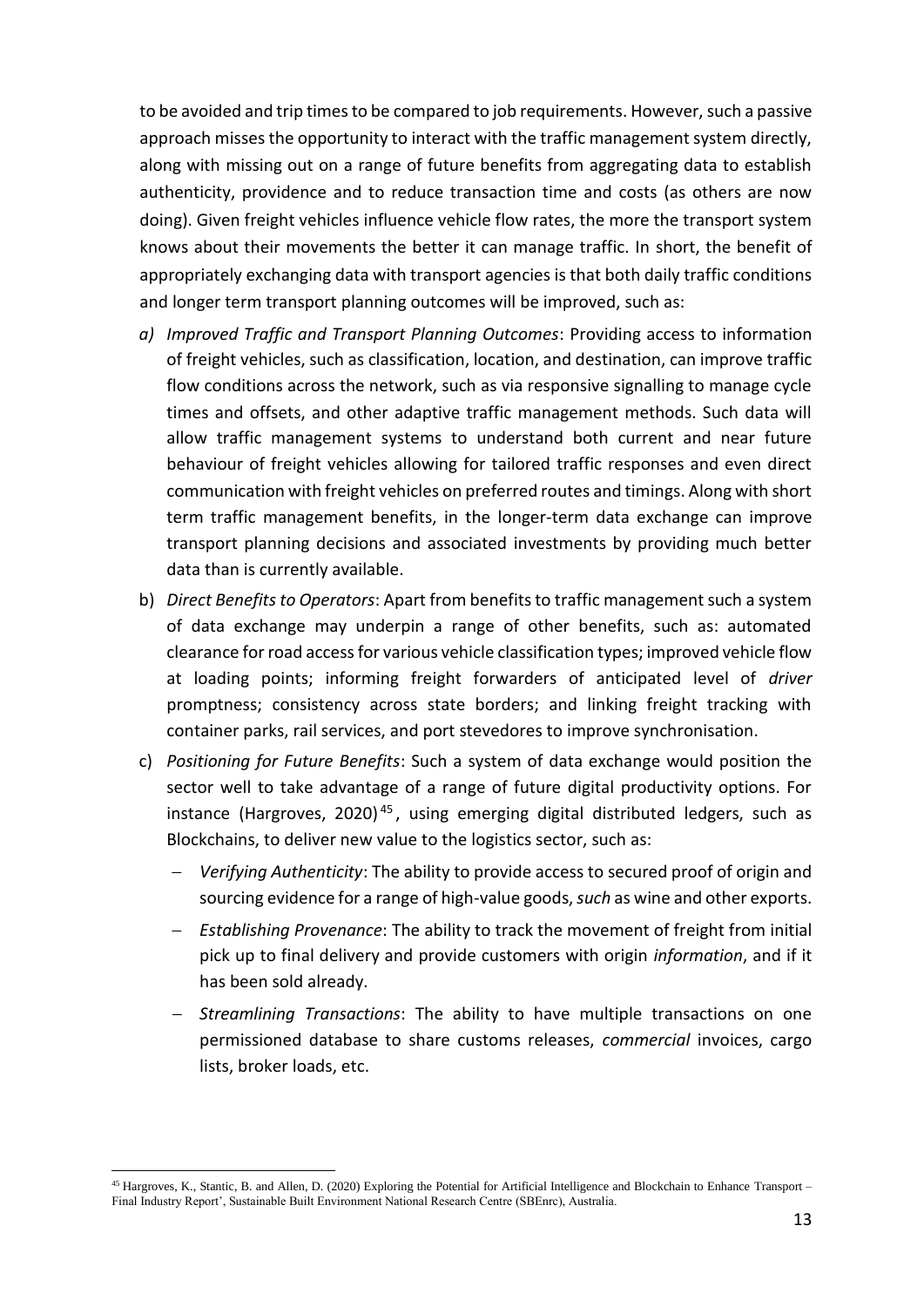Furthermore, once established such systems would provide a rich pool of information for new applications of Artificial Intelligence to optimise freight routes, staging and storage of freight, and inform the potential for sharing of facilities and avoiding running empty.

- − *Likely benefits for Traffic Management:* Live data on freight vehicles can be beneficial to traffic management systems in a number of ways, including:
	- a) *Improved Signalling*: Improving signalling to account for the presence of freight vehicles across the network (rather than at an intersection-by-intersection basis) allowing improved network capacity by pre-empting increases in freight vehicle frequency.
	- b) *Vehicle Communication*: Informing freight vehicles of preferred routes to encourage use of parts of the transport network with lower congestion levels, this may also include providing freight vehicles with target speeds to reduce likelihood of meeting a red light.
	- c) *Enhanced Safety*: Alerting inappropriate road use by restricted access vehicles to increase safety, providing the location and progress of dangerous goods movement, and informing the designation of gazetted routes and timings based on actual freight movements.
	- d) *Real-time Monitoring:* Identifying trouble spots with intersections or bottlenecks in traffic flow that may warrant investigation and intervention and allowing monitoring of actual bridge crossings to compare to strength assumptions of bridges.
	- e) *Predictive Analysis*: Inferring driving patterns of vehicles to include typical acceleration speeds, breaking distances, etc. to predict future behaviours, and informing predictive analytics by comparing real-time conditions to historic data to predict the likelihood of congestion events.
	- f) *Streamline Data*: The benefit of such as system would be to streamline access to data and reduce duplication with the data observatory aggregating and curating the data.
- − *Likely benefits for Transport Planning:* Building a database of tracking data on freight vehicles will be a valuable source of information to create a record that shows where the freight load is being transported across the transport system. Such high levels of detail on freight vehicle movement will provide a much clearer view of vehicle behaviours and can generate a range of benefits. This type of data is typically gathered using periodic surveys that may not be repeated for a number of years, or by making assumptions, such as the percentage of freight and other heavy vehicles in traffic flows, with both options proving little indication of time of use patterns. Having a real time stream of such data can allow a comparison between the quality of the road system and the quantity of freight carried at particular times (especially high value freight) which can influence decisions as to where to invest in infrastructure betterment and upgrades.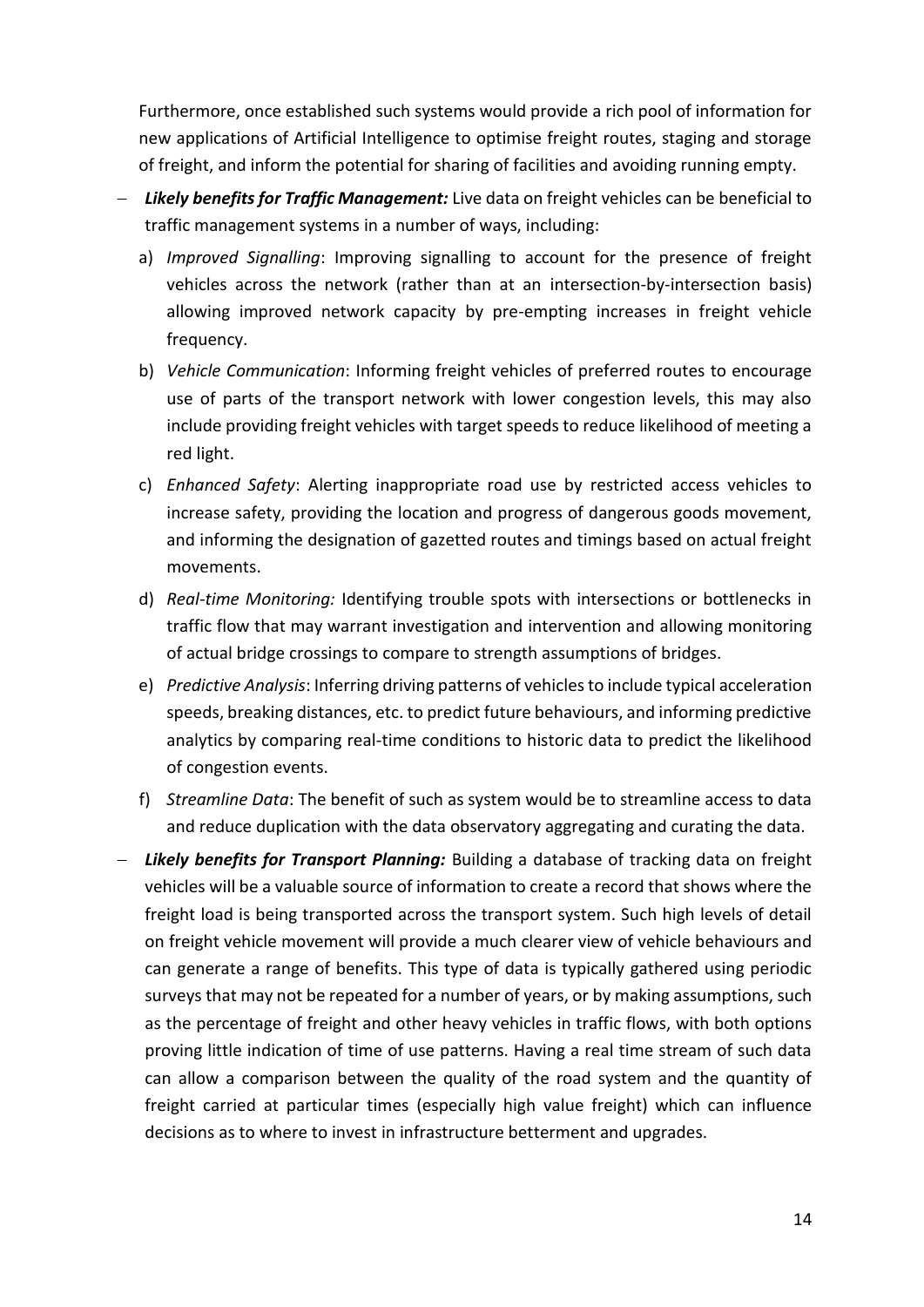# <span id="page-15-0"></span>**4. National connectivity and green growth economic development**

Connectivity is a major issue in developing countries worldwide. Although urban population is increasing globally almost 45 percent of the World's population lives in rural areas, with the majority living in Asian developing countries. World Bank statistics show that the EST developing Member Countries have more than 50 percent of rural populations, as shown in Figure 2.



Figure 2: Rural population percentage in Asian countries -2020 *Source*: The World Bank<sup>46</sup>

<sup>46</sup> The World Bank (2021) Rural Population, Percent in Asia, GlobalEconomy.com.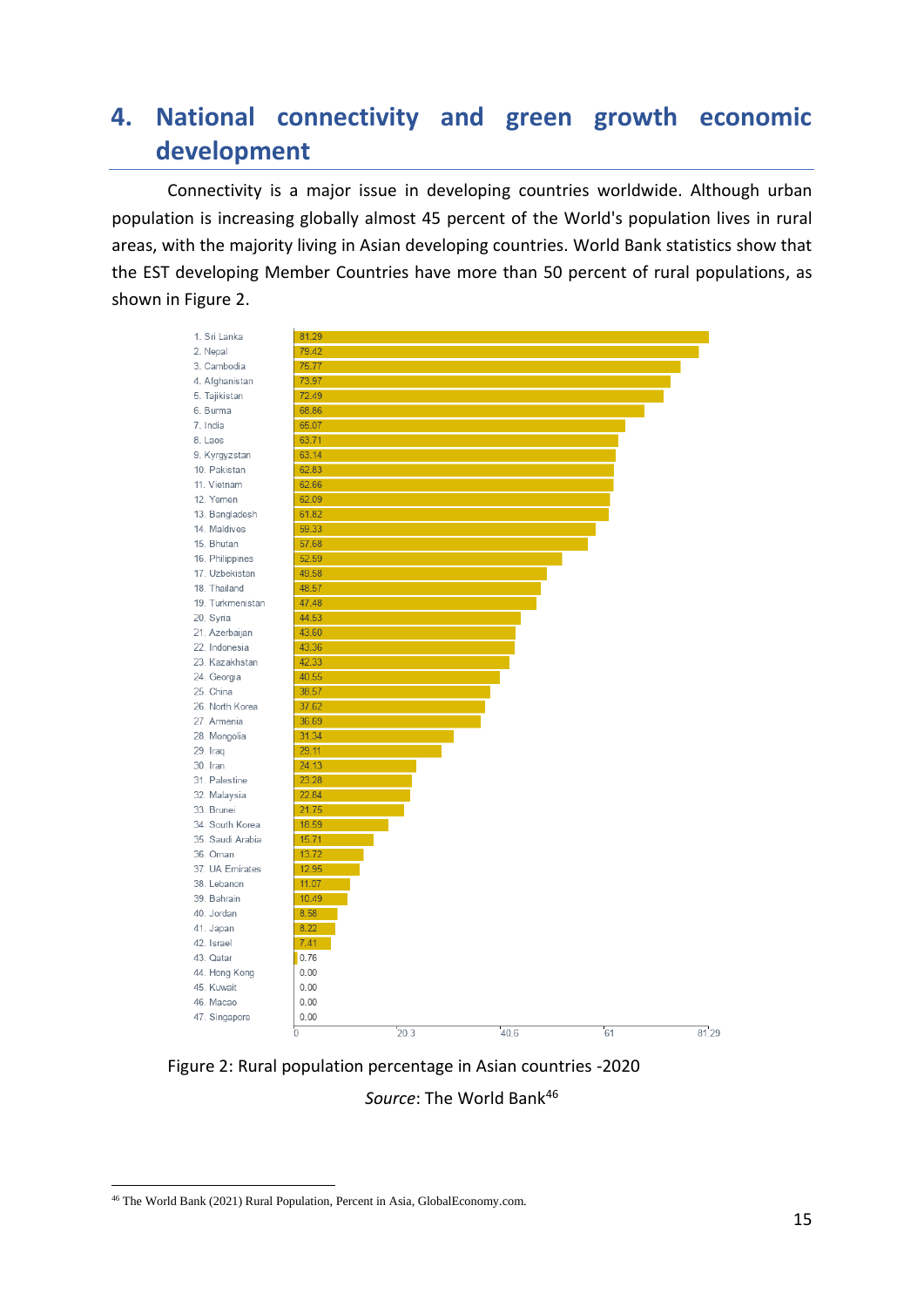Almost 40 percent of the rural population in the Asia and the Pacific Region lacks access to all-session roads, according to UNESCAP<sup>47</sup>. Inadequate shared transport infrastructure and services in rural areas makes the situation more serious. Therefore, improvement of rural access and national connectivity through increased investment in transport infrastructure and services should be the priority area for developing countries in Asia.

#### **Green Grow Development**

In the last 5 years there has been a significant increase in availability of electric vehicles with substantial improvements to battery technology revolutionizing the design of most forms of transport. Not only can battery powered vehicles significantly improve fuel economy in hybrid vehicles they can shift a nations energy economy form physical fuels to electricity with many local economic benefits. This has major implications for Asian cities for both the types of vehicles that will be used in the coming decade and the requirement for supporting infrastructure. Electrification of vehicles will not only significantly reduce air pollution form vehicles in cities, which is being realized due to COVID-19 restrictions on travel, but it will also provide the opportunity for domestic energy industries to grow and implement decentralized renewable energy options. This transition will allow a significant reduction in greenhouse gas emissions from vehicles and power generation.

Not only will electrification of vehicles improve fuel economy and reduce greenhouse gas emission it will also create new urban business opportunities with strong local and domestic demand. For instance, the Shenzhen Bus Group has recently become the first fully electric bus fleet in the world and found that not only did this shift reduce the running cost of buses but the need to also secure real estate for charging facilities across the city has provided the opportunity to provide charging and maintenance services to other electric vehicles within the city (such as garbage trucks, taxis, and private vehicles). Cities around the world are now considering how to best support the transition to electrification of mobility and grappling with the best way to provide supporting infrastructure.

The transition to electro-mobility will call for the modification and creation of a range of new systems and approaches, for instance to ensure that vehicles can interact with the electricity grid in a manner that is mutually beneficial.<sup>48</sup> Benefits for vehicle owners include reduced travel costs when switching from the purchase of fossil fuels to the use of electricity, along with the potential to provide services to the electricity grid while connected (Hargroves and James, 2021)<sup>49</sup>. For government agencies there are also a range of benefits, including: new taxes and tariffs, road user charges, revenue from grid services from fleets, data utilisation options, park and ride charging, and second life revenue from decommissioned

<sup>47</sup> UN ESCAP (2016) Rural connectivity to wider networks. United Nations Economic and Social Council.

<sup>48</sup> Economou, D., James, B., Hargroves, K., and Newman, P. (2021) Urban Design and Distributed Grid Management - A RACE CRC Literature Review, Curtin University Sustainability Policy Institute.

<sup>&</sup>lt;sup>49</sup> Hargroves, K. and James, B. (2021) Perception and Capacity Factors affecting the Uptake of Electric Vehicles in Australia, A Report to the Sustainable Built Environment National Research Centre (SBEnrc), Australia.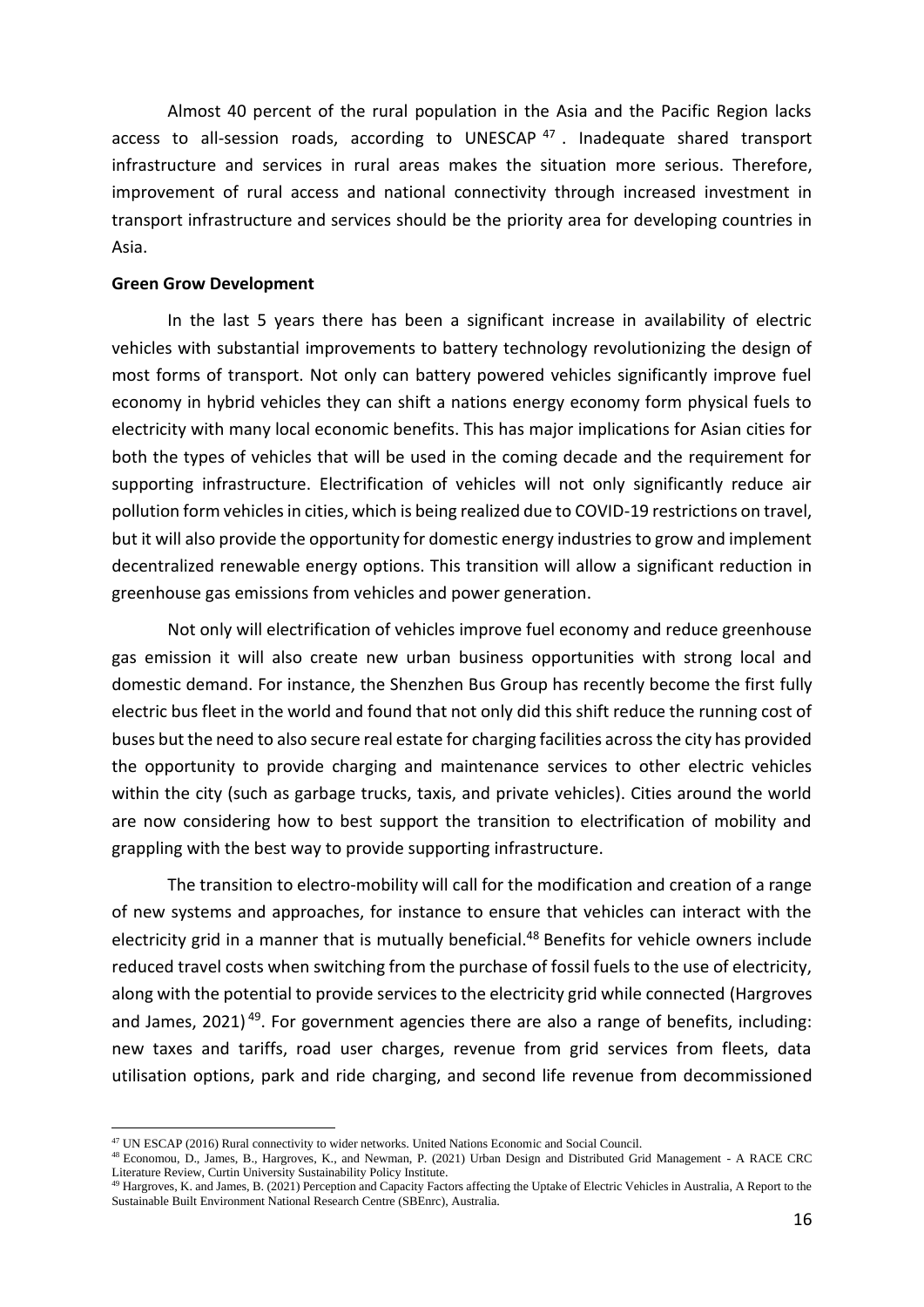batteries, along with improving job creation, industry growth, green investment credentials, and energy security (Hargroves and James, 2021).<sup>50</sup>

Nations around the world have begun putting in place regulatory frameworks to underpin the transition to electro-mobility in order to both avoid the negative impacts of fossil fuel combustion and to capture the new opportunities associated with EVs. For instance, the EU has set a requirement that new cars registered in the EU from 2020 must emit less than 95 grams of carbon dioxide per kilometre, otherwise the manufacturer will be fined €95 per gram per kilometre over this minimum level. If this requirement was in place in 2019 this restriction would have generated some  $\epsilon$ 34 billion in fines (JATO, 2019)<sup>51</sup>. The fines however can be offset through the sale of EVs and other approved 'Zero Emission Vehicles' (ZEV) that earn the manufacturer credits, providing a meaningful incentive (European Parliament and Council, 2020)<sup>52</sup>. Such incentives have demonstrated strong potential for future EV sales in the EU that has attracted the attention of EV manufacturer from around the world. Nations are also using taxation mechanisms to discourage internal combustion vehicles. For instance, since 2001 the UK has imposed specific taxation levels based on a vehicle's  $CO<sub>2</sub>$  emissions (UK Government, 2021)<sup>53</sup>.

The freight and logistics sector—for dry goods as well as for food—are similarly facing huge challenges but also opportunities to become more sustainable. The moment internal and external borders closed, governments needed to take fast measures to ensure that key daily goods such as food and other necessities could be made available to residents in lockeddown areas. Domestically, it was truck drivers who became some of the first people to be frequently tested for coronavirus in China, and with their health tracking mobile phone apps, and application of Personal Protective Equipment (PPE) were able to continue to bring freight to lock down areas. The impact of COVID-19 on international freight has not been so easy. Air freight has been significantly reduced due to heavy impacts on the business models of airlines that make use of both passenger freight and cargo freight to balance their business models. For some time, flights full of PPE delivered to various countries and locales were flown at a premium cost. Now, the air freight sector is awaiting the arrival and production of a viable COVID-19 vaccine in order to secure revenue.

Sea freight has also been heavily affected. At the beginning of the pandemic, ships were not welcome to arrive at port for fear of crew infecting on-shore staff and residents. Even today, many ships' crews are not allowed to disembark from their ships without a 14 day quarantine. Given that many crews are staffed by citizens of Bangladesh, Myanmar, Philippines and other Asian countries, many people were stranded at sea, unable to return home to their families. Recently, countries have started to recognize that different origin

<sup>50</sup> Hargroves, K. and James, B. (2021) Investigation into Revenue Implications of EVs for Transport Agencies, A Report to the Sustainable Built Environment National Research Centre (SBEnrc), Australia.

<sup>51</sup> JATO (2019) '2021 CO2 targets would generate €34 billion euros in penalty payments within Europe' JATO Dynamics

<sup>52</sup> European Parliament and Council (2020) Regulation (EU) 2019/631 of the European Parliament and of the Council of 17 April 2019 setting CO<sub>2</sub> emission performance standards for new passenger cars and for new light commercial vehicles and repealing Regulations (EC) No 443/2009 and (EU) No 510/2011, European Parliament and Council, EUR-Lex.

<sup>53</sup> UK Government (2021) Vehicle Tax Rates, United Kingdom Government.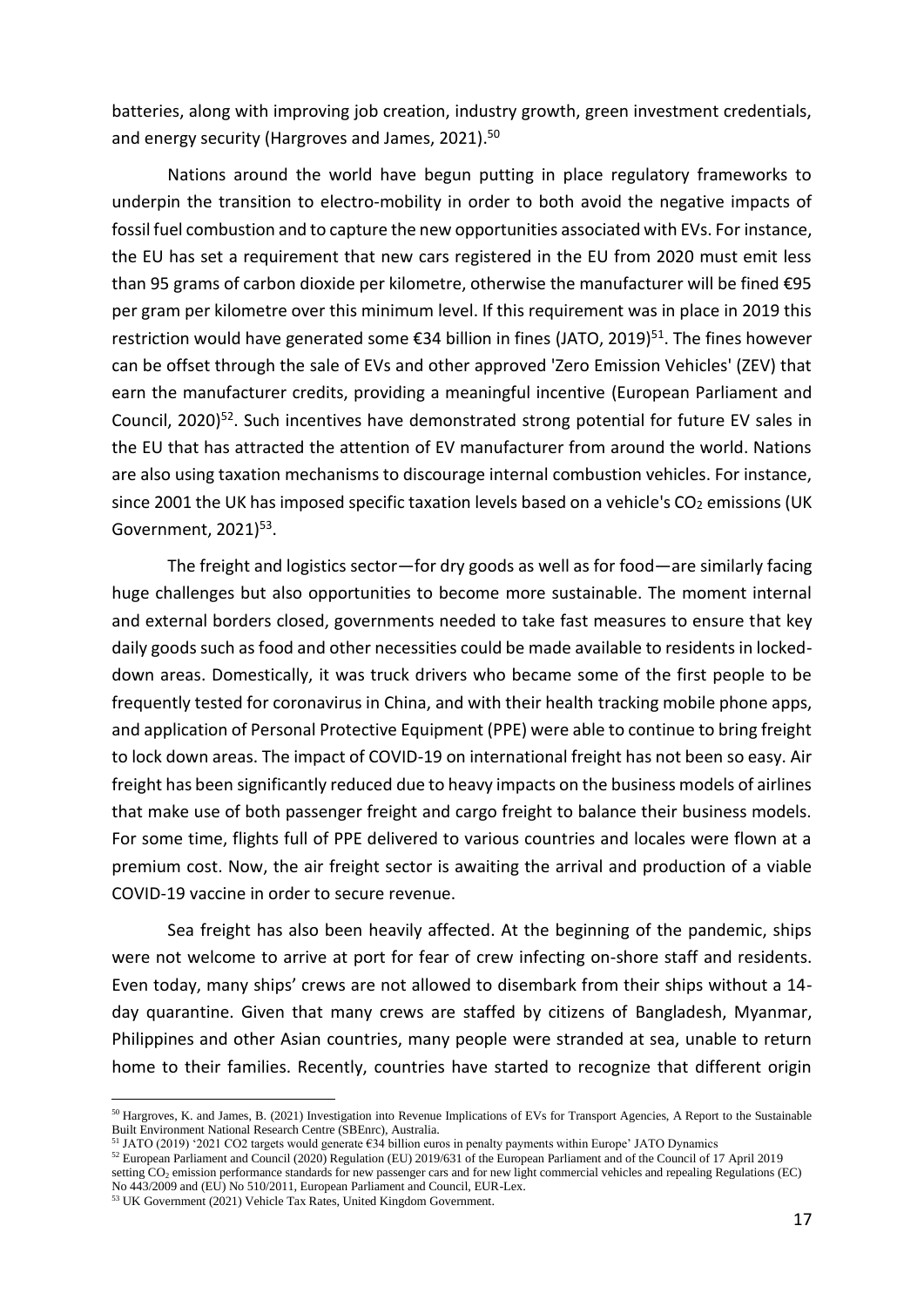countries have different risk levels in terms of crews infecting on-shore staff and residents when they arrive at port. The Commerce Ministry of India for example, has requested that the Shipping Ministry reduce the quarantine period for vessels arriving from China to be reduced from 14 days to 7 days, both in order to better facilitate trade, but also based on lower risk potential of ships from China. Furthermore, India faces a shortage of containers because ships are not able to come to port as quickly as needed.

Slower border crossings provide a risk to sustainable development of cross-border trade. However, the development of track-and-trace technologies across borders offers an opportunity to open up borders in the long term and avoid waits at borders that result in resource waste, fuel consumption from idling trucks, and other severe inefficiencies that come about from drivers needing to wait for border crossing approvals. Track-and-trace systems that integrate between the private sector and governments could result in more seamless supply chains through cross-border freight for all sorts of goods, and in particular food.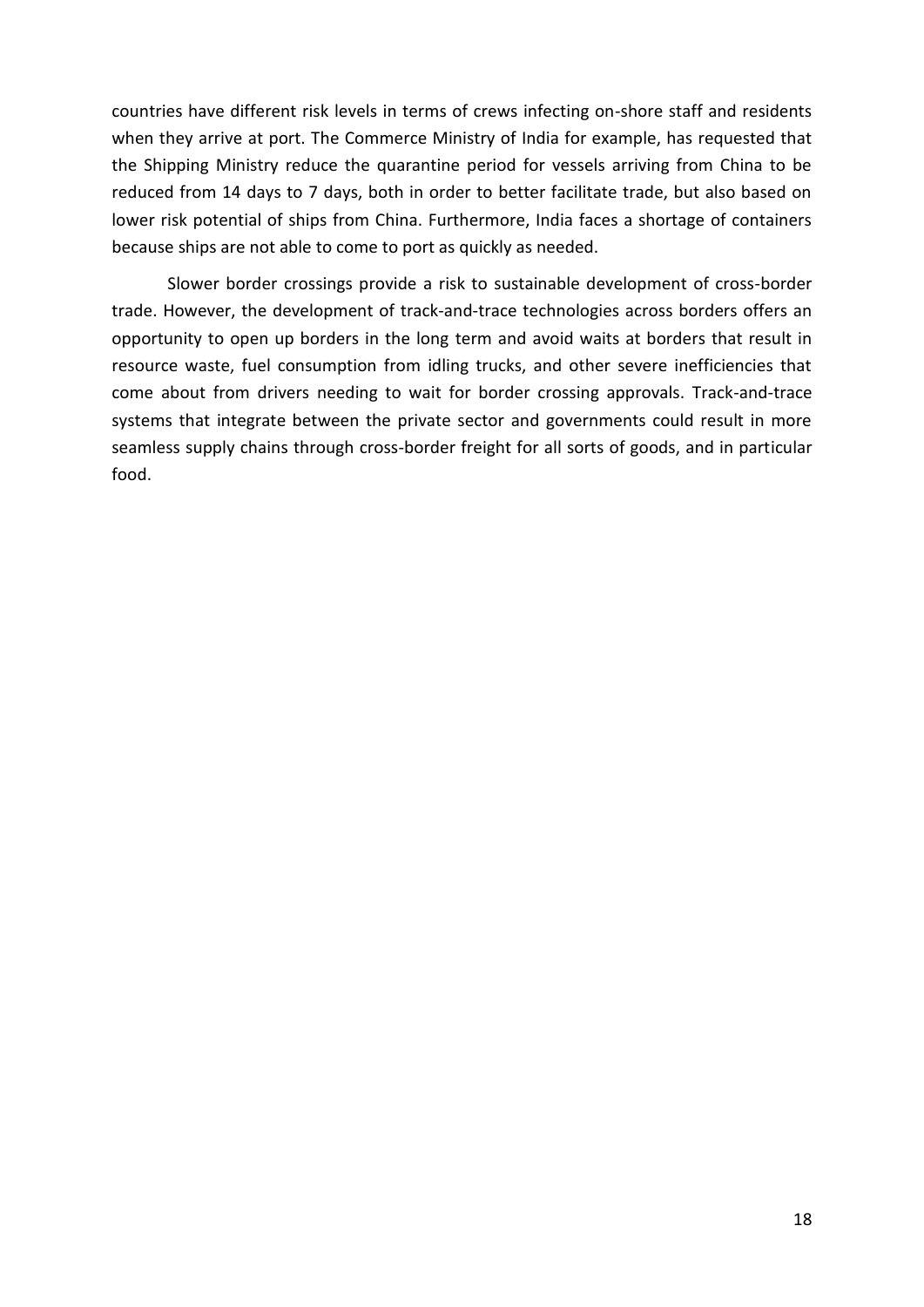# <span id="page-19-0"></span>**5. Safe, Low-Carbon and Sustainable Passenger and Freight Transport**

Investment in shared transportation affects to the economy directly and indirectly and can deliver economic and health benefits, employment generation, increased wages, new business opportunities, and improved efficiency and productivity. The economic multipliers of investment in shared transport reach much further than those that use it with a 2020 study suggesting that for every US\$1 invested as much as US\$4 is crated in economic returns, not to mention that one billion of investment in shared transit can create more than 50,000 new jobs (American Public Transportation Association, 2020)<sup>54</sup>. Investment in high-quality transport infrastructure and services can bring transformational changes in several dimensions from economic, health and education, and market development, such as:

#### **Economic benefits**

One of the most important benefits of the well-functioning shared transport system is for providing better accessibility, mobility, and connectivity to the people and goods improve the economic growth by:

- − Reducing costs of travel, vehicle ownership, fuel, and maintenance given shared transport is cheaper and cost effective compared to using private cars.
- − Increasing land-value along the corridor and around the transit stations.
- − Reducing air pollution and noise pollution related economic impacts.
- − Reducing urban sprawl and promoting mixed use developments.
- − Reducing traffic congestion and associated time cost, fuel efficiency cost, air pollution and carbon emission cost, and business operation cost.
- − Increasing the number of local and international tourists due to better shared transport, market, and business opportunities.
- − Improving productivity, labor markets, commercial prospects by expending new transit.
- − Increasing competitiveness by providing broader labor market and more diverse skilled labor force.
- − Creating new market, trade, and business opportunities due to expansion of the shared transit service area.

#### **Social benefits**

− Improving social inclusion, integration, connection, and networking opportunities which make people happier and more productive.

<sup>54</sup> APTA (2020) Economic Impact of Public Transportation Investment 2020 Update, American Public Transport Association.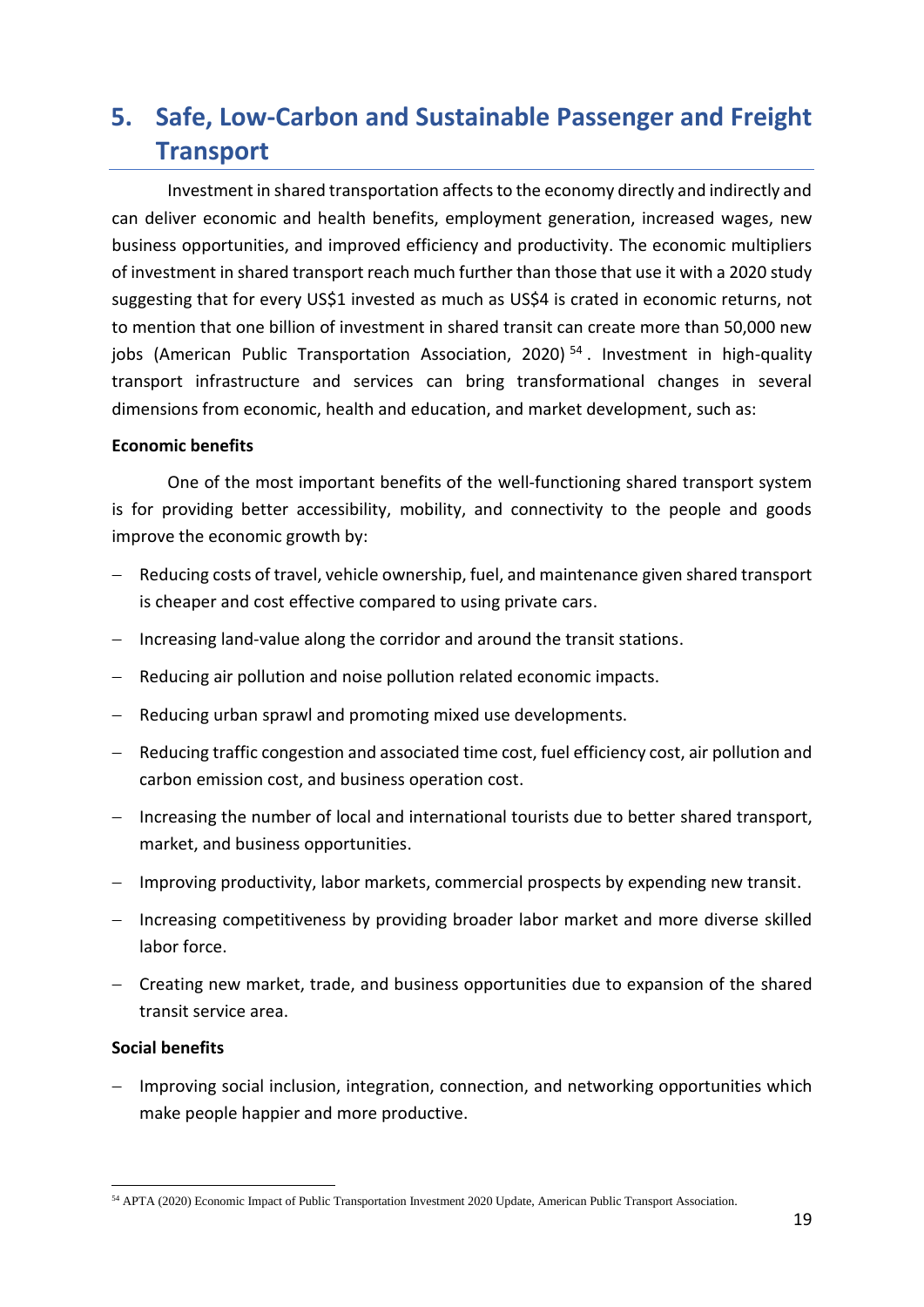- − Increasing mobility, accessibility, connectivity and freedom.
- − Shared transport is safer and easy to use and people-friendly.
- − Providing a good alternative for disadvantage groups-children, women, physically disabled, and elderly.

#### **Health benefits**

- − Reduction of public health problems associated with driving private cars in congested conditions.
- − Decreasing air pollution and improve health of the city dwellers.
- − Increasing road safety, security, and comfort.
- − Providing opportunity to cycling and waking to transit stations produce healthy society.
- − Shared transportation helps to aging population, children and women, physically restricted people, and their well beings.
- − Mobility freedom, easy and save to use and less stressful transport system.

#### **Environmental benefits**

- − Protect city ecology and biodiversity.
- − Environmentally friendly.
- − Reduce negative environmental externalities from private vehicles.
- − Reduce carbon footprint.
- − Mitigate climate change due to emission reduction that help to prevent global warming and sea-level rise.

#### <span id="page-20-0"></span>**State-of-the-Art Passenger and Freight Transport Technologies**

This section highlights how new state-of the-art digital technologies, such as Big Data, Blockchain, AI can complement ITS to reduce the cost and improve safety, efficiency, reliability, accessibility, and effectiveness of the passenger and freight transport, including during the time of unexpected health emergencies like COVID-19 pandemic that cause logistics disruptions.

In the past decade the Transport sector has seen great progress in the design and deployment of next generation transport systems and new technologies that can provide member countries with a range of benefits. There are a number of key innovations that can provide mobility that is cheaper, smarter, and cleaner, with improved ride quality. The way that these types of technologies are navigated will have a direct impact on the very functioning of cities, affecting quality of life, accessibility, commuting times, and the level of urban regeneration that can be unlocked by effective and efficient transport networks. However, it is often difficult to identify the operational considerations associated with such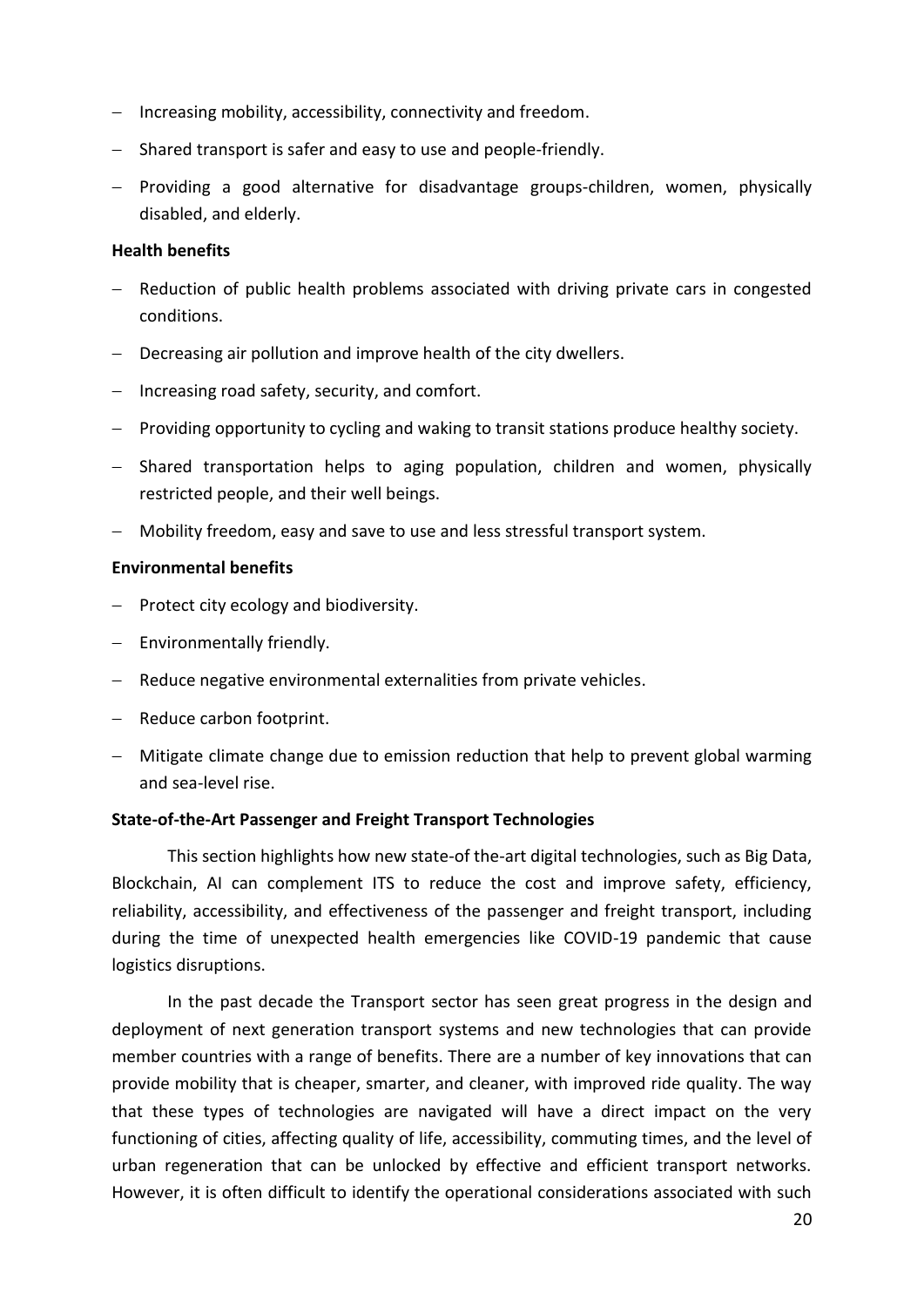new technologies which can hinder progress and slow implementation of options that could deliver substantial benefits.

Considering new technologies, there has been significant innovation in computer programming that can now offer transport departments a number of significant opportunities. For instance, the International Data Corporation anticipates that spending on artificial intelligence technologies will increase by more than 50 percent each year, reaching \$57.6 billion in investments by 2021 (International Data Corporation, 2017)<sup>55</sup>. Although a focus on Artificial Intelligence is not new there are a number of new or underutilised applications and that are very relevant to the transport sector, such as the following as identified by research by the Sustainable Built Environment National Research Institute (Hargroves, *et al* 2020)<sup>56</sup>:

- − *Better Traffic Management:* The 'Malaysia City Brain' created by Alibaba uses Artificial Intelligence to process data from traffic lights, CCTV cameras, shared transport, and other data streams, to reduce traffic congestion and direct emergency services. Deployed in Hangzhou China the system resulted in an average increase of 15 percent in vehicle speed.
- − *Traffic Signal Optimisation*: The application of AI to optimise traffic signalling is in its early stages and delivering a system that can allow for variations in real time comes with challenges as such programs need to learn favourable traffic light cycles and timings.
- − *Vehicle Prioritisation:* The 'Public Transport Information and Priority System' in Sydney can detect if a bus is more than 2 minutes behind schedule and provide priority signalling. A 2001 trial on the Sydney Airport Express Bus showed a reduction in travel time of 21 percent and reduce variability of travel time by 49 percent (BITRE, 2017)<sup>57</sup>.
- − *Route Optimisation:* Logistics company UPS has created an AI system called ORION (Onroad Integrated Optimisation and Navigation) that identifies the most efficient routes for its fleet based on customer, driver and vehicle data, with routes updated in real time depending on road conditions and other factors.
- − *Traffic Risk Management:* A system designed by UK company Predina uses AI and geospatial analytics to predict road transport risks. The system generates risk mitigation intervention suggestions based on historical incidents and near-misses, weather data, real-time traffic information and driver risk profiles.
- − *Self-Driving Vehicles*: Developed by Cornell University, 'DeepTraffic' is a computer program using neural network technology to simulate self-driving vehicles at varying speeds in dense traffic conditions to identify efficient vehicle movement patterns to avoid collisions.

<sup>55</sup> Shirer, M (2017) International Data Corporation, Press Release 25 September 2017.

<sup>56</sup> Hargroves, K., Stantic, B. and Allen, D. (2020) Exploring the Potential for Artificial Intelligence and Blockchain to Enhance Transport – Final Industry Report', Sustainable Built Environment National Research Centre (SBEnrc), Australia.

<sup>&</sup>lt;sup>57</sup> BITRE (2017) Costs and benefits of emerging road transport technologies, Report 146, Bureau of Infrastructure, Transport and Regional Economics, BITRE, Canberra ACT.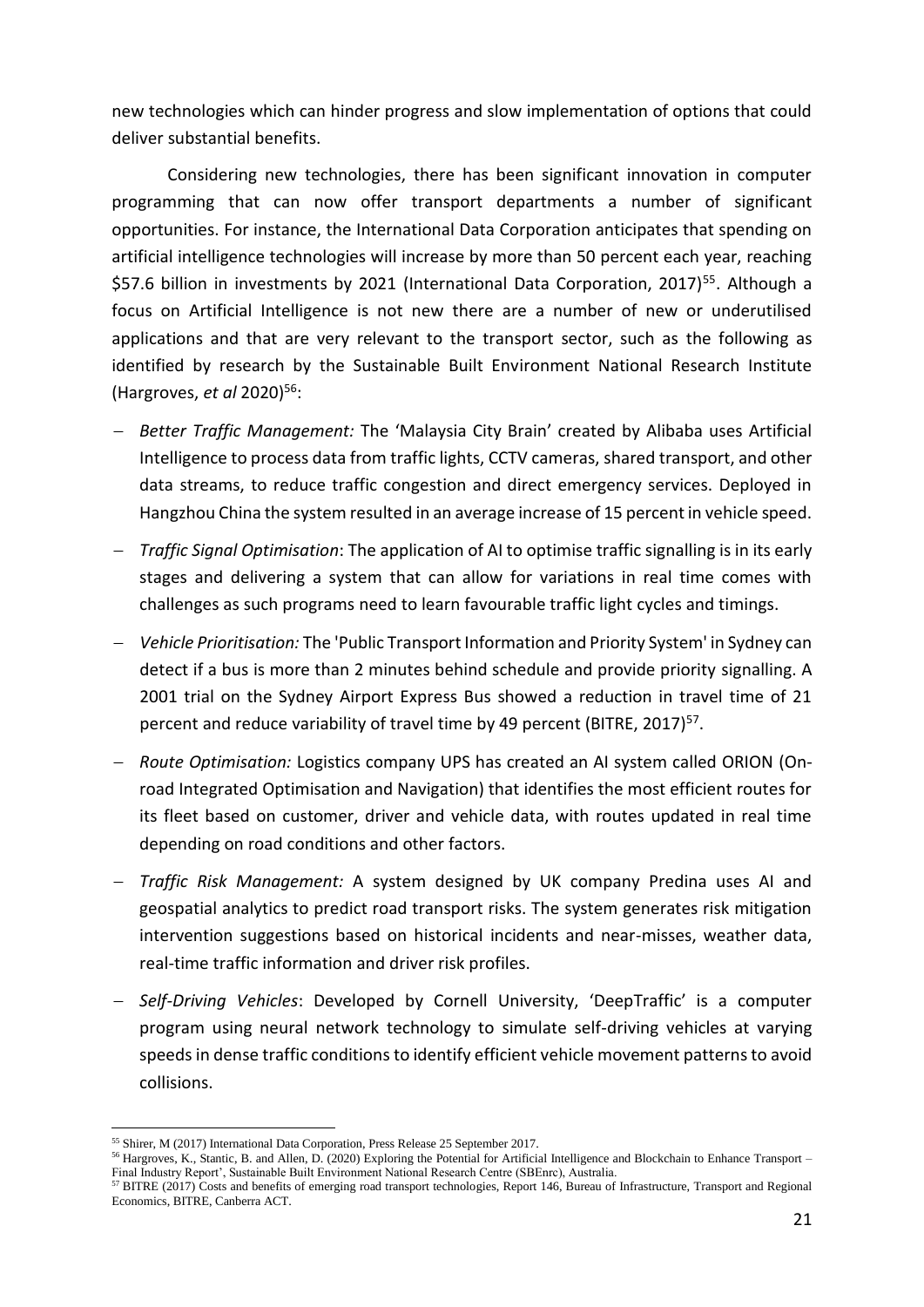- − *AI Based Ride-Sharing:* German company Door2door has created an on-demand ridesharing service that uses AI to optimise pooling configurations and routes to simulate demand and respond in real time, while managing dispatches, bookings, route planning and drivers.
- − *Fare Evasion:* Spanish company AWAAIT has created a system for detecting when someone sneaks through entry gates behind paying customers on the Barcelona Metro that uses AI to analyse camera images of travellers entering the metro entry barriers for suspicious behaviour resulting in a 70 percent decrease in fare evasion.

Another example of new technologies is the development of distributed computer ledgers, referred to as 'Blockchains', that have been initially applied to allow for digital currencies to operate without intermediaries such as banks and credit card companies. This technology stands to reduce associated transaction costs and make financial transactions more accessible to people, especially people in developing nations that do not have access to bank accounts (estimated to be half of the world's population). In April 2017 Japan eliminated consumption taxes on such 'crypto-currency' transactions and deemed them a legal tender. The World Economic Forum predicts that by 2027 some 10 percent of global GDP will be stored on Blockchains, in the order of \$8 trillion. Blockchain technology has a number of tangible applications to transport such as increasing the uptake of automated vehicles, ride sharing, and pay-as-you-drive options along with improved management of congestion, freight and logistics, and administrative processes such as licensing and vehicle ownership. Currently \$140 billion per day is spent in disputes of payments in the transportation industry, with average invoices taking 42 days to be paid (Commendatore, 2017)<sup>58</sup>. A Blockchain-based system is likely to reduce the potential for these disputes.

Despite Blockchain technology being relatively new, and early applications such as cryptocurrencies experiencing challenges, there are a growing number of applications of this form of distributed ledger technology that will be of significant benefit to the transport sector. The following list includes some of these applications that harness Blockchain-based platforms as identified by research by the Sustainable Built Environment National Research Institute (Hargroves, Stantic, and Allen, 2020)<sup>59</sup>:

- − *Global Freight Tracking:* IBM and Danish shipping container company Maersk released a Blockchain for global freight tracking, with 94 groups initially involved, to instantly share customs releases, commercial invoices and cargo lists. The system quickly reached over 160 million shipping events, with roughly one million events per day.
- − *Logistics Documentation:* Europe's largest port, the Port of Rotterdam, has set up a 'BlockLab' to use Blockchain to replace the paper-based 'Bill of Lading' system. This allows tamper-proof records to be available in real time to all necessary parties in the supply

<sup>58</sup> Commendatore, C. (2017) Blockchain in trucking: What about the middlemen? FleetOwner, October 20 2017.

<sup>59</sup> Hargroves, K., Stantic, B. and Allen, D. (2020) Exploring the Potential for Artificial Intelligence and Blockchain to Enhance Transport – Final Industry Report', Sustainable Built Environment National Research Centre (SBEnrc), Australia.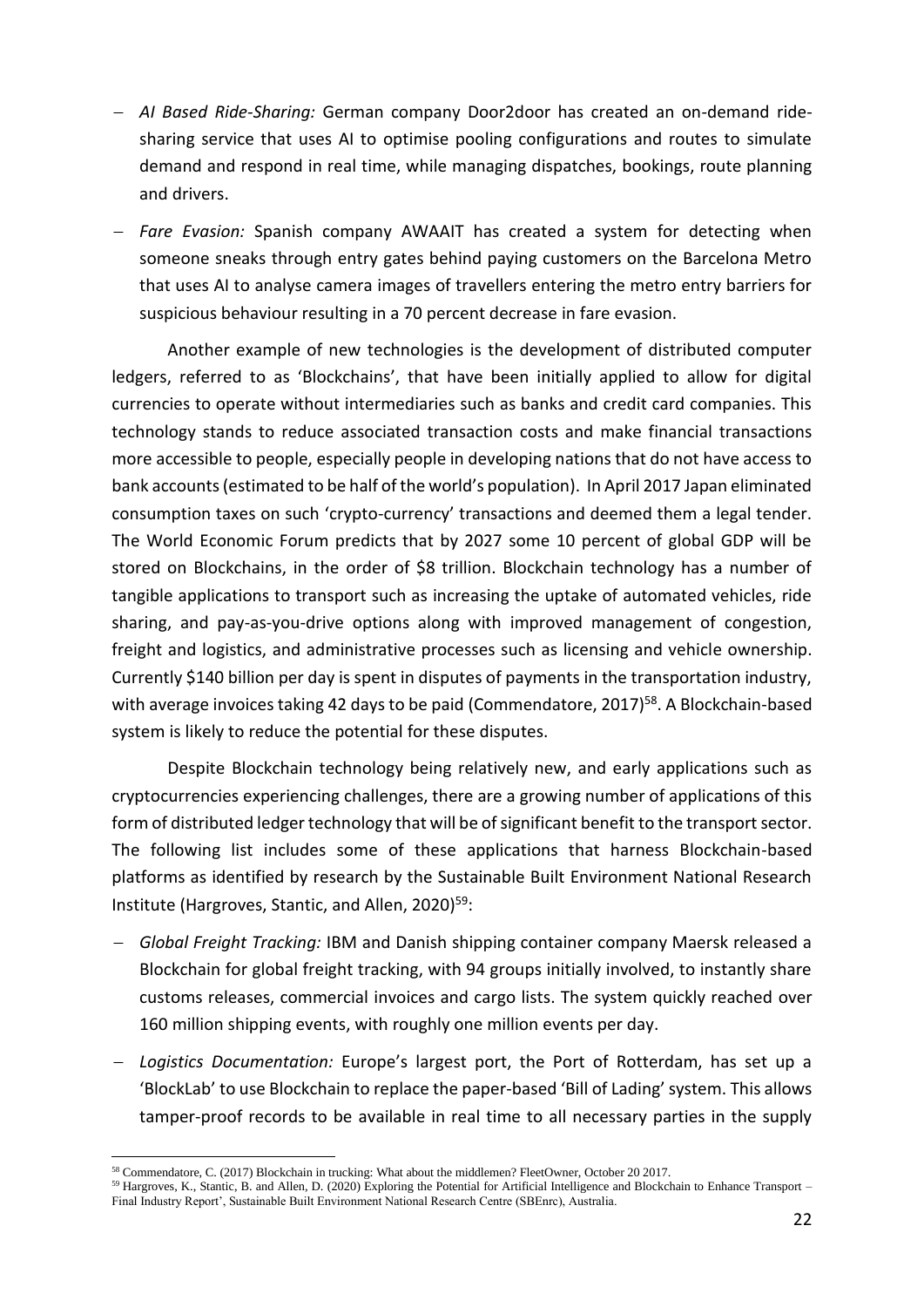chain, significantly reducing transaction costs and associated time spent along the supply chain.

- − *Traffic Management*: Blockchain technology can provide the ability for vehicles to make and receive payments using a cryptocurrency wallet based on real-time vehicle location. This can allow for encouraging or discouraging the use of particular routes using a financial mechanism, along with processing fines and parking fees in real time.
- − *Supply Chain Transactions:* The company ShipChain has a Blockchain system that tracks products from the manufacturer to its arrival with the customer, allowing for automated delivery confirmation, which means that all the parties involved across the supply chain can automatically be paid when it has been verified that they have completed their part.
- − *Digital Identification (Drivers Licences):* Secure Logic Group has developed a 'TrustGrid' platform as the digital platform for digital driver's licenses and was trialled in NSW. The second trial will see more than 140,000 drivers entitled to opt-in for a digital driver's license that can be used for police checks and to gain entry to pubs and clubs.
- − *Establishing Provenance:* Walmart is testing Blockchain Technology to track the movement of food to identify which producer is responsible in the event of poor quality or spoiled food, including accessing temperature sensor data from shipping spaces. In 2018, the Commonwealth Bank of Australia supported a trial of Blockchain technology to track an international shipment of almonds.
- − *Establishing Authenticity:* In the UK, the company Everledger is developing a Blockchain system that provides access to secured proof of origin and sourcing evidence for a range of high-value goods including diamonds, wine and fine art. De Beers mines, trades and markets more than 30 percent of the world's diamonds and plans to use [Blockchain](https://www.bernardmarr.com/default.asp?contentID=1389) technology to allow permitted agents – such as those involved in mining, cutting, wholesale and retail – to enter or edit data to ensure validation of non-conflict and child labour diamonds.

It is estimated that the global market for freight forwarding will be worth 166.7€ billion in 2024, an increase of nearly 20 percent from 2020 levels. Furthermore, despite the significantly reduced passenger air travel the air freight sector is anticipated to grow by a compound growth rate of 5.4 percent annually, with shipping anticipated to grow at 5 percent per year (Pakulniewics, 2020)<sup>60</sup>. The freight sector now has more opportunities than ever before to harness technology to increase productivity and streamline transactions (such as Blockchain Technology) along with improve routing, and collaborating with traffic agencies to enhance traffic management for mutual benefit, using Artificial Intelligence and associated data collection technologies (Hargroves et al, 2019)<sup>61</sup>. Hence it will be important for freight

<sup>60</sup> Pakulniewics, P. (2020) 'Global freight forwarding market to grow by over a fifth by 2024', Trans.info, 15 December 2020.

<sup>61</sup> Hargroves, K., Conley, D., Emmoth, E, Warmerdam, S, Kahindi, N., Cui, F., and Spajic, L. (2019) 'Investigating the Potential for Artificial Intelligence and Blockchain Technology to Enhance the Transport', Sustainable Built Environment National Research Centre (SBEnrc), Australia.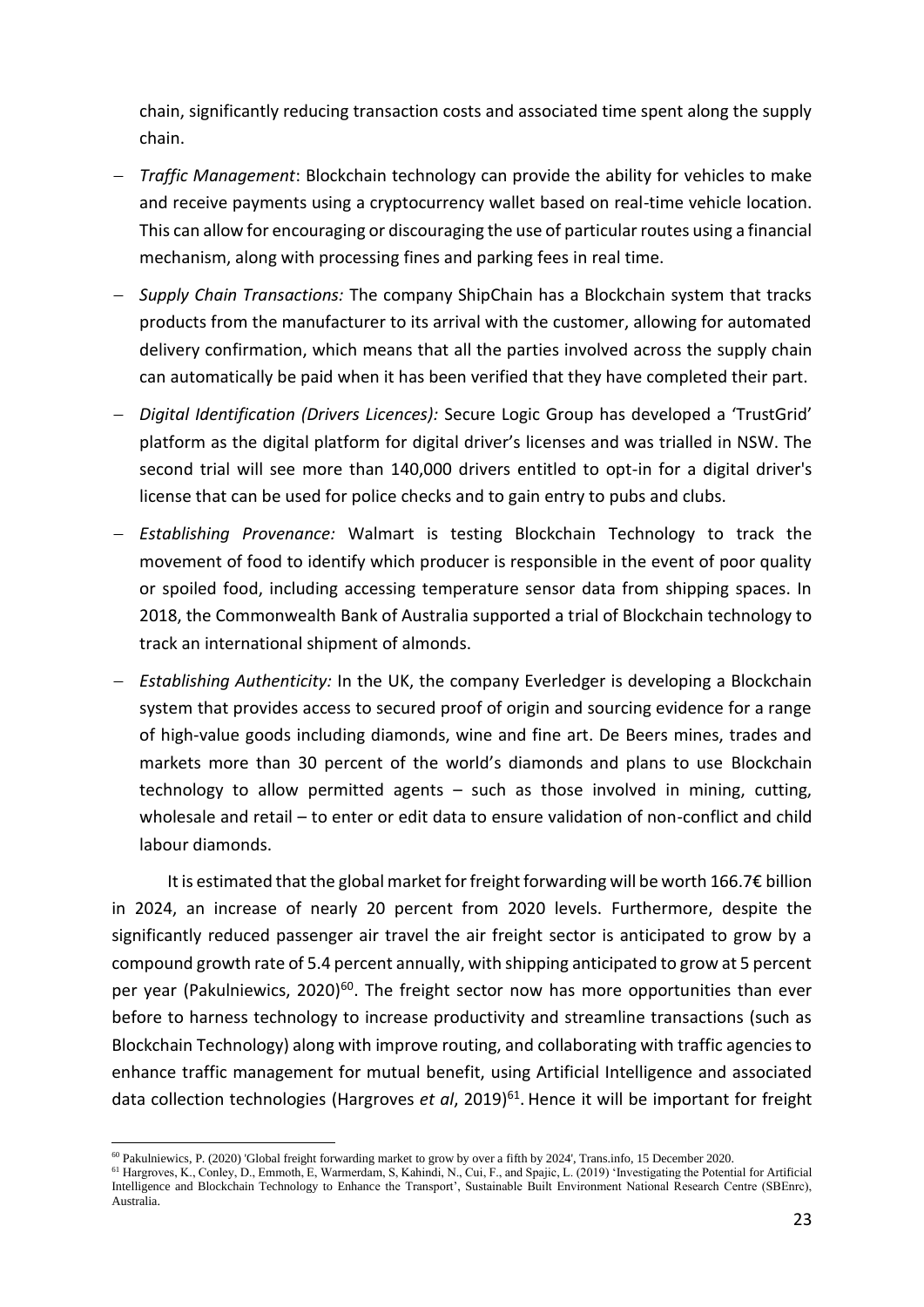vehicles to be effectively managed in order to deliver benefits for transport agencies, private sector logistics companies, and the road using public. Better freight management reduces congestions, leading to less pollution and a range of direct and indirect economic benefits (Hargroves *et al*, 2020)<sup>62</sup> .

#### **Other Cost-effective Policy Measures for Shared Transport**

There are a number of other cost-effective policy measures which can assist efforts to improve the shared transport management functions.

- − *Fare reductions for shared transport:* Fare reductions for shared transport can help not only to increase the number of passengers but also encourage the shift from private vehicle for the use of shared modes. In addition, if further allow people for walking and cycling from and to the transit stations which have a lot of health several studies have shown the effects of fare reduction.
- − *Transport pricing reform:* Applying transport pricing reform policies such as road pricing, parking pricing, fuel pricing, congestion pricing, and removing fuel subsidies can significantly discourage of the use of private cars and encourage the sustainable mode of shared transport.
- − *Mobility management:* The main objective of mobility management is to change travel behaviours of private car users and encourage them to use shared transport and active mode of transport-cycling and walking by providing specific information, travel information, better facility and services.
- − *Integrating Transport System:* Integrated transport system allows combining of different modes of transport to increase efficiency, reliability, and comfort of transit by providing safe, convenient, and affordable transportation means for all sector of society. A successful integrated transport system brings a lot of benefit to shared transport especially increase in demand for shared transport and substantially decrease traffic congestion and air pollution.
- − *Use of high-occupancy vehicle:* High occupancy vehicles play key role to overcome the traffic congestion, which reduces the amount of available road space for single-occupancy vehicles that helps to improve traffic congestion and pollution significantly.
- − *Transit-priority traffic control system:* The transit-priority traffic control system provide priority to shared transit over the private car. A successful transit priority traffic system will enhance shared transit performance by offering additional time to shared transportation at signalized intersections. It helps to improve efficiency, cost effectiveness, and lowering transit fuel consumption, reduce private vehicle travel and traffic congestion.

<sup>62</sup> Hargroves, K., Shirley, D., Seppelt, T., Callary, N., Tze Wei Yeo, J. and Loxton, R. (2020) 'Overview of Options to Collect Vehicle Generated Data to inform Traffic Management Systems', Sustainable Built Environment National Research Centre (SBEnrc), Australia.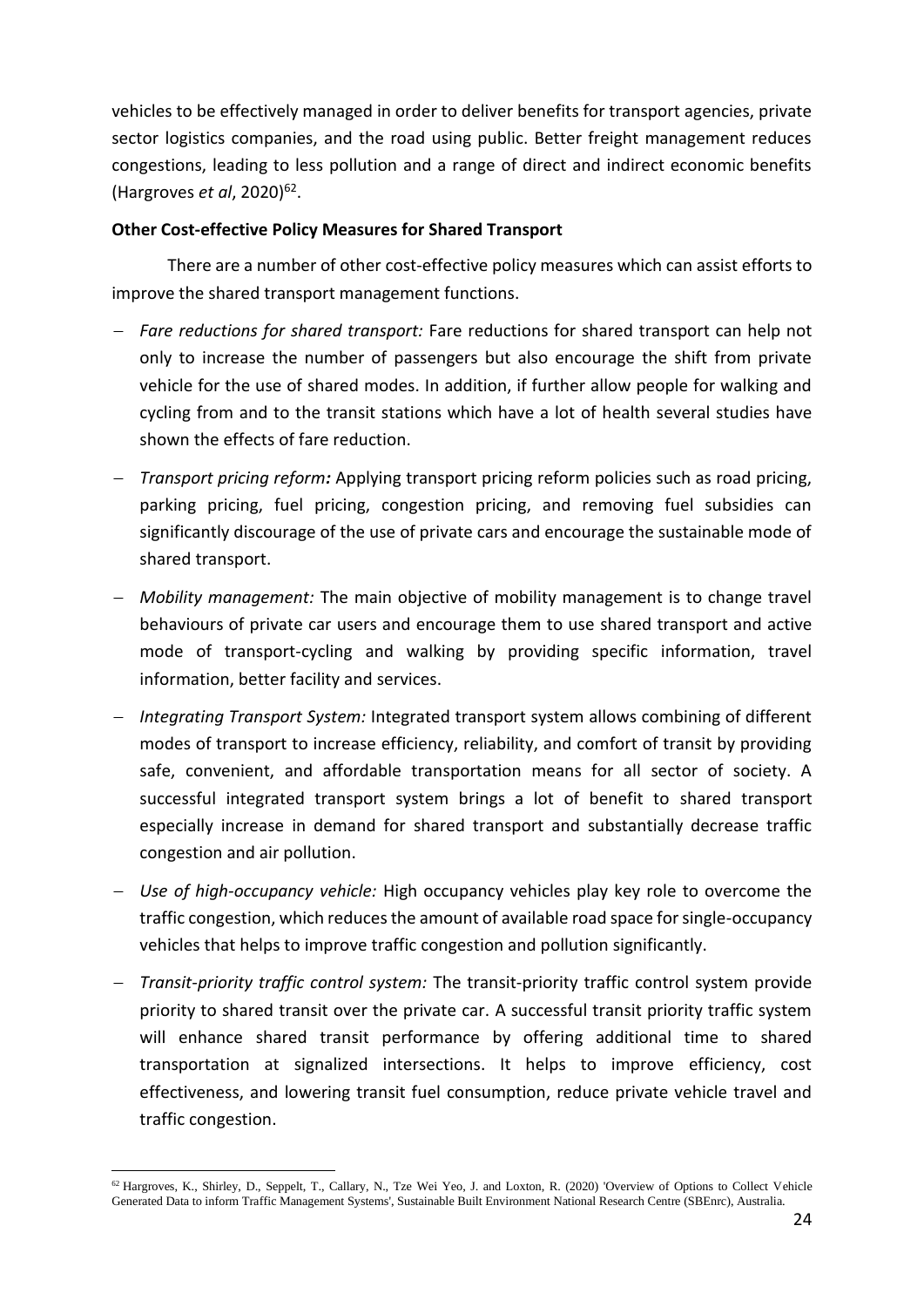- − *Ridesharing programs:* Ride sharing is the practice of sharing transportation, especially by commuters, typically in the form of carpooling and vanpooling, motorbike-sharing and bicycle-sharing. Shared ride programs greatly help people and solve the traffic congestion level, mainly in pick hours.
- − *Vehicle Behaviour:* How vehicles interact with other vehicles, the frequency and location of stops, time spent at traffic signals etc. can be used to build a baseline of expected behaviour that can be used to identify abnormalities on the network and create vehicle risk profiles.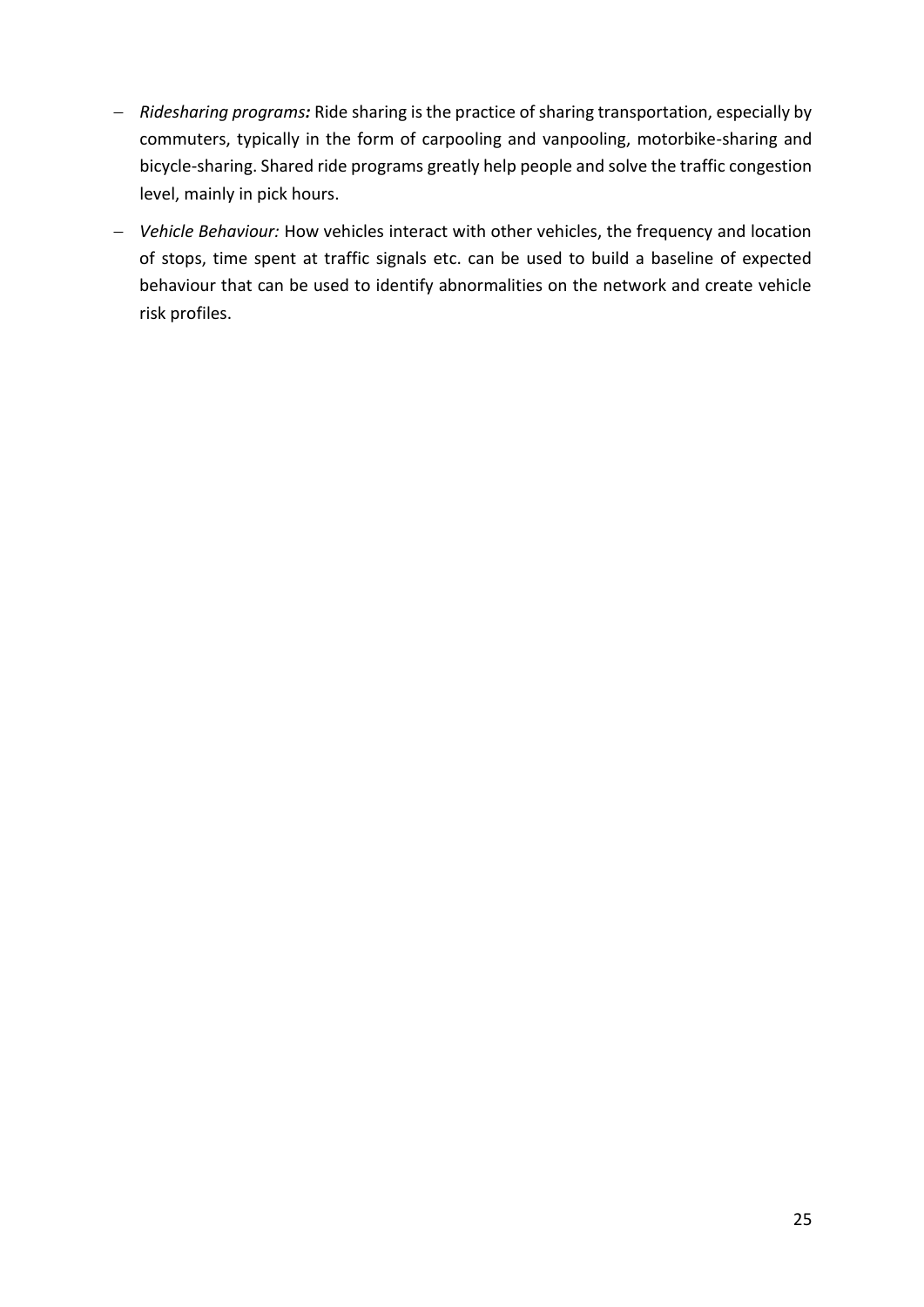# <span id="page-26-0"></span>**6. Case Studies**

#### <span id="page-26-1"></span>**Examples of Cost-Effective Passenger and Freight Transport**

The following section provides a snapshot of specific applications of new technologies to improve transport outcomes with a focus on implementation relevant to EST Member Countries. The following list demonstrates the potential for Artificial Intelligence systems to be applied to deliver significant improvements in traffic management:<sup>63</sup>

- − *Kuala Lumpur, Malaysia*: The 'Malaysia City Brain' created by Alibaba uses Artificial Intelligence to process data from 300 traffic lights, 500 CCTV cameras, shared transport data systems and other data streams to reduce traffic congestion (Bhunia, 2018)<sup>64</sup>. The system uses the data to predict traffic conditions and can make recommendations for emergency services routing (MDEC, 2018)<sup>65</sup>. The 'City Brain' AI technology was deployed in Hangzhou China in September 2018 and has resulted in '*an average traffic speed increase of 15 percent and reporting traffic violations with 92 percent accuracy*' (E&T, 2018) 66 .
- − *Delhi, India:* The Delhi Traffic Police have developed a system based on radar-based monitoring to analyse traffic patterns, overall vehicle volumes, and the number of vehicles in order to improve traffic management on motorways. The system also contains features like high-resolution CCTV cameras to capture commuters and motorists breaking laws and automated number plate recognition to directly send the fine. Approximately, 7,500 cameras with multidirectional infrared and colourless laser sensors will count the volume on arterial roads based on image pattern analysis. The aim is to all but eliminate the manual interface.
- − *Bengaluru, India*: The city of Bengaluru regularly faces long traffic jams with an average speed during peak hours in some areas of just 4 km/h. Siemens Mobility has built a prototype monitoring system for the city that uses AI and traffic cameras to automatically detect vehicles and estimate the density of traffic on the road to alter traffic light patterns based on real-time road congestions.
- − Developed by Cornell University, 'DeepTraffic' is a computer program developed using neural network technology to simulate driving '*a vehicle (or multiple vehicles) as fast as possible through dense highway traffic*'. The focus of the software is to learn efficient movement patterns in traffic which prevents a vehicle from colliding by either preventing an action which would lead to a collision or altering the speed of the vehicle (Friedman *et al*, 2018) 67 .

 $63$  Hargroves, K., (2021) Introducing the 'FreightSync Roadmap': A Pathway to Linking Freight Vehicles and Transport Systems – Final Industry Report', Sustainable Built Environment National Research Centre (SBEnrc), Australia.

<sup>64</sup> Bhunia, P 2018, Malaysia City Brain initiative to use real-time, anonymised traffic data from Grab, *Open Gov Asia*, 20 April 2018. <sup>65</sup> MDEC 2018, 'City Brain FAQ', Malaysia Digital Economy Corporation, 2017.

<sup>66</sup> E&T 2018, 'Alibaba's AI traffic management system to be rolled out in Malaysia', *Engineering and Technology*, 30 January 2018. <sup>67</sup> Fridman, L., Jenik, B., Terwilliger, J. 2018, 'DeepTraffic: Driving Fast through Dense Traffic with Deep Reinforcement Learning', Cornell University, 2018.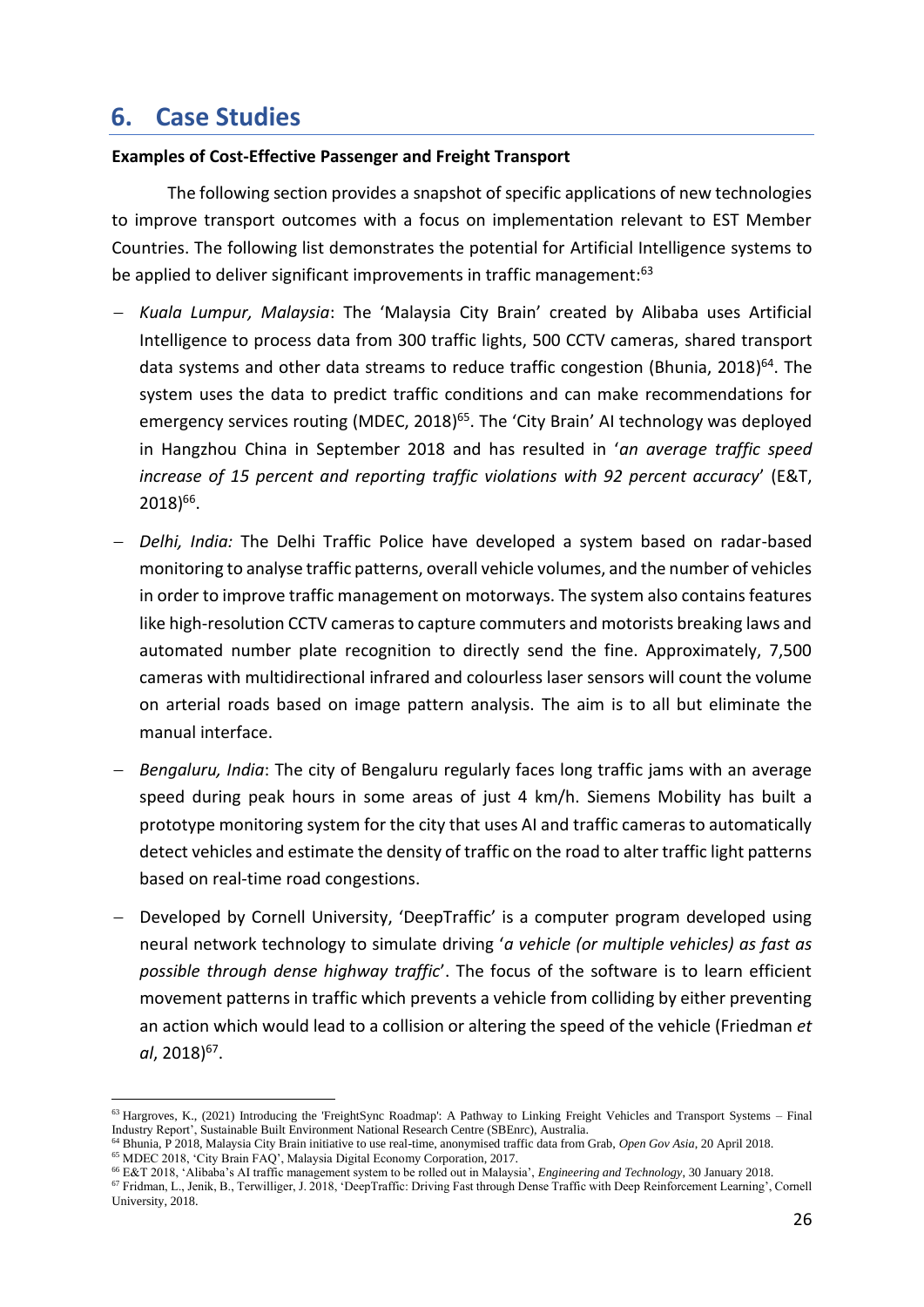Although Blockchain Technology is in the early stages of deployment it has already been shown to deliver a range of benefits to the transport sector, such as taking advantage of automated data collection from a range of devices connected to the internet (referred to as 'Internet of Things' or IoT devices). An IoT device, for instance, may be used to reduce food spoilage by monitoring temperature and humidity levels in containers and transmitting the data to the ledger to form an accurate and tamper-proof log to be used to trigger alerts if conditions are exceeded. One key strategic consideration for the logistics and the supply chain sector will be how to leverage existing IoT technology and who in the network pays for the necessary hardware upgrades or sensors.

There are several current examples of IoT and Blockchain projects (Hargroves, 2021)<sup>68</sup>:

- − AT&T is developing a system for improving fleet and cargo management, goods tracking and regulating driver compliance.
- − The World Wildlife Fund and ConsenSys have piloted a project to trace tuna throughout the supply chain using Radio-Frequency Identification (RFID) and QR codes.
- − Bosch has developed an open-source system to connect over 10 million IoT devices by various manufacturers, and working with German energy supplier EnBW, have announced a prototype system to manage devices that charge electric vehicles allowing for reserving and paying for e-charging services.
- − Bosch and Siemens have a system for smart parking where vehicles communicate with parking facilities and negotiate parking terms.

One of the most prominent applications of Blockchain Technology in supply chains is by IBM and Maersk called 'TradeLens' that has created efficiencies of up to 40 per cent in transit time for US shipments (Global Trade Review, 2019)<sup>69</sup>. TradeLens tracks shipments in real-time on a secure, permissioned ledger and comprises logistics companies, inland and intermodal providers, ports and terminals, ocean carriers and some customs and other governmental authorities. Over 1.5 million shipping events are recorded per day, including information on contractual shipping data, cargo movements, IoT sensor information, and identification details about shippers, carriers and other participants. TradeLens enables permissioned sharing of data between authorised parties, and is working on developing new standardised structured document types for better document functionality and analysis (including integration into existing systems). The Blockchain Technology underlying TradeLens also ensures the immutability and integrity of documentation by checking the consistency of documentation against their previous record.

<sup>68</sup> Hargroves, K., (2021) Introducing the 'FreightSync Roadmap': A Pathway to Linking Freight Vehicles and Transport Systems – Final Industry Report', Sustainable Built Environment National Research Centre (SBEnrc), Australia.

<sup>69</sup> Wass, S. (2019) TradeLens Blockchain platform for global trade expands to Russia, Global Trade Review, Fintech, 11 June 2019.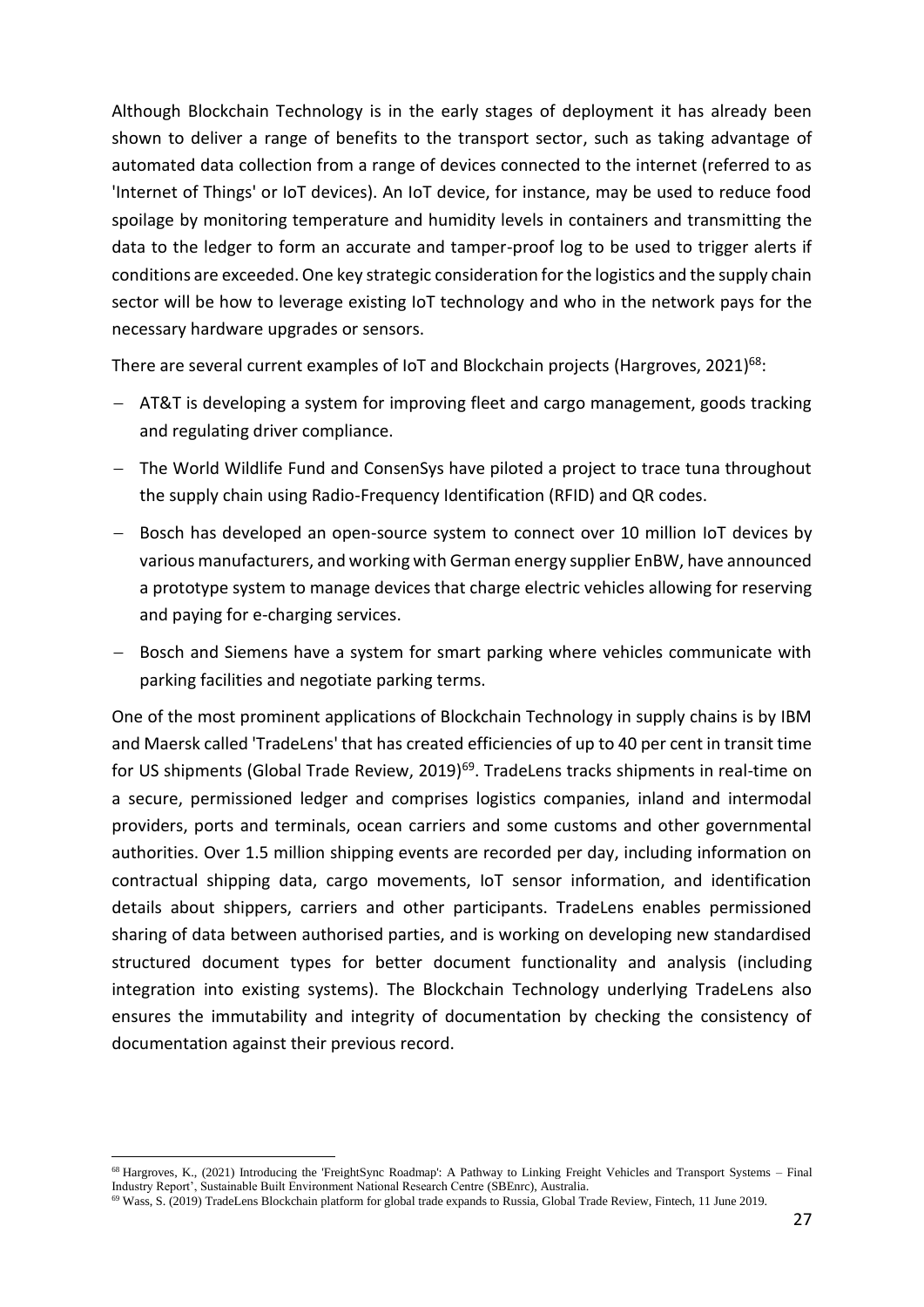As such there are a range of potential benefits related to the delivery of effective shared transport options, such as (Newman and Hargroves *et al*, 2019)<sup>70</sup>:

- − *Overcoming Congestion Issues*: Traffic congestion is an ongoing issue facing transport planners and network managers with levels of congestion growing to unworkable levels in many of the world's cities, calling for alternatives to simply allowing for more automobiles (Litman, 2011)<sup>71</sup>. In the US, the cost of congestion in 2012 was estimated to be in the order of \$121 billion, the equivalent of \$818 per commuter per year, and some additional 25 million tonnes of CO<sub>2</sub> per year (Bloomberg, 2013)<sup>72</sup>. Given the issues related to congestion such as wasted time, air pollution, and greenhouse gas emissions, it makes sense to take advantage of higher capacity options wherever feasible. For instance, the new Hong Kong rail line provides a capacity 86,000 people per hour with services of 12 rail cars running every 2.5 minutes (MTR, 2018)<sup>73</sup>. Combined with emerging technologies these options become even more feasible with reduced operating costs by adopting driverless technologies, predictive maintenance, trackless carriages etc (Hargroves, et al, 2016). 74
- − *City Shaping to Unlock Development Opportunities*: The retrofitting of cities with effective corridor transit is a keyway to cope with growth in the future and to unlock economic and social development opportunities (Newman and Kenworthy, 2015)<sup>75</sup>. A key element of this is the aggregation of trips to create greater land development opportunities. Glazebrook and Newman (2018)<sup>76</sup> also suggest that the corridor transit model can be augmented by a number of advances in transport vehicle technology.
- − *Slowing the Urban Sprawl:* Effective shared transport can slow urban sprawl. For instance, in the Thimphu, the capital city of Bhutan, has a population of 100,000 with aspirations to grow to 400,000 in a valley with limited development space available. Thimphu has seen the rapid rise in automobile use and the subsequent consumption of petroleum-based fuels which is a national concern as both are being 100 percent imported. Given the steep topography of the valley the city is located in it will be crucial for Thimphu to increase urban density in order to accommodate the anticipated population increase. When comparing an urban fringe approach with a shared transport focused approach a study commissioned by the UNCRD found that the shared transport could half the amount of land needed (Hargroves and Gaudremeau, 2017)<sup>77</sup>.

<sup>70</sup> Newman, P., Hargroves, K., Davies-Slate, S., Conley, D., Verschuer, M., Mouritz, M. and Yangka, D. (2019) The Trackless Tram: Is It the Transit and City Shaping Catalyst We Have Been Waiting for?. Journal of Transportation Technologies, 9, 31-55.

<sup>71</sup> Litman, T. (2011) Smart Congestion Relief: Comprehensive Analysis of Traffic Congestion Costs and Congestion Reduction Benefits, Victoria Transport Policy Institute.

<sup>72</sup> Mullich, J. (2013) 'Drivers avoid traffic jams with Big Data and Analytics', *Bloomberg L.P.,* New York.

<sup>73</sup> MTR (2018) Rail Operations: A Service of World Class Quality. MTR.

<sup>74</sup> Hargroves, K., Stantic, B. and Conley, D. (2016) Big Data, Technology and Transport - The State of Play: A Sustainable Built Environment National Research Centre (SBEnrc) Industry Report, Curtin University and Griffith University, Australia.

<sup>75</sup> Newman, P. and Kenworthy, J. (2015) The End of Automobile Dependence: How Cities are Moving Beyond Car-based Planning, Island Press, Washington DC.

<sup>&</sup>lt;sup>76</sup> Glazebrook, G. and Newman, P. (2018) The Future City, Urban Planning, Volume 3, Issue 2, Pages  $1-20$ .

<sup>77</sup> Hargroves, K. and Gaudremeau, J. (2017) Pre-Feasibility Study to Investigate Potential Mass Transit Options for Bhutan, A Report to the United Nations Centre for Regional Development (UNCRD), Tokyo, Japan.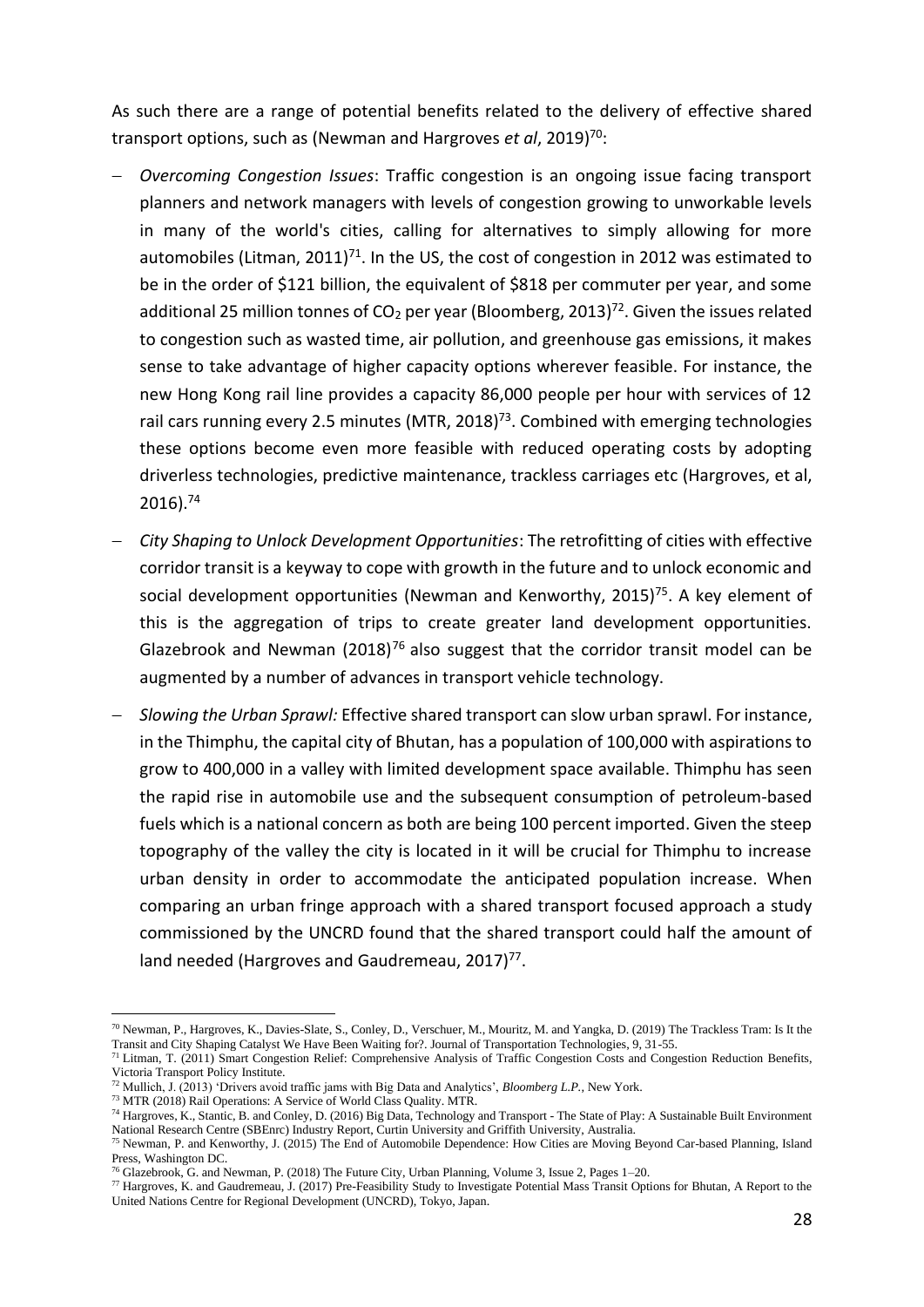- − *Reducing the Need for Car Parking*: The International Energy Agency (IEA, 2013) 78 reported in 2013 that by 2050, India was on track to require between 10,000-20,000 square kilometres of surface parking area, equating to 35 times the size of Mumbai. According to Newman and Kenworthy (1999)<sup>79</sup> automobile dependant cities around the world can typically have between 5 and 8 car parking spaces for every car in the city. In Thimphu rather than a 4 inner-city and 10 outer suburb parking allocations as is the case of Perth, it is assumed that there will be allocation for 2 inner city and 4 outer suburb car parks per person, with a development-oriented transit approach saving as much as  $7.7 \text{km}^2$ of parking space. (Hargroves and Gaudremeau, 2017)<sup>80</sup>.
- − *Job creation from greater urban density*: Transit stations integrated into land development create the conditions of walkability in densely occupied areas surrounding stations that enable the face-to-face creative discussions for the jobs of the new economy to flourish (Newman and Kenworthy, 2015)<sup>81</sup>. As densities continue to increase, automobile dependence cannot facilitate the movement of large amounts of people, and therefore shared transit is required. Workers need to be able to move efficiently between homes and workplaces, and reduced travel times and costs enable greater agglomeration benefits to be realised (Graham, 2007)<sup>82</sup>.
- − *Health Related Benefits*: Urban transport from automobiles particularly diesel and twostroke engines is one of the most significant contributors to air pollution in urban areas in Asian countries (Stockholm Environment Institute, 2008)<sup>83</sup>. The World Health Organisation (WHO) released data in 2016 stating that 4 in 5 people living in monitored urban areas are exposed to air quality pollution that exceeds recommended levels, and further that in low-and-middle income cities above 100,000 inhabitants, 98 percent do not meet the air quality guidelines (World Health Organisation, 2016)<sup>84</sup>. In Thimphu for instance, the level of particulate matter (PM10) was just over double the WHO Guideline Level for the annual average (IISD, 2013).<sup>85</sup>
- − *Safety Benefits*: In addition to air pollution benefits a shift to corridor transit will reduce vehicle collisions and road fatalities. According to the WHO more than 1.3 million people die annually on the road in the world and another 20-50 million are injured. Furthermore, a study by the WHO and the Asian Development Bank found that Bhutan is second only to Nepal in the number of road deaths per 10,000 vehicles in South Asia (ADB, 2011)<sup>86</sup>.

<sup>78</sup> IEA (2013) Global Land Transport Infrastructure Requirements: Estimating Road and Railway Infrastructure Capacity and Costs to 2050. International Energy Agency Information Paper, IEA.

<sup>79</sup> Newman, P. and Kenworthy, J. (1999) Sustainability and Cities: Overcoming Automobile Dependence. Island Press.

<sup>80</sup> Hargroves, K. and Gaudremeau, J. (2017) Pre-Feasibility Study to Investigate Potential Mass Transit Options for Bhutan, A Report to the United Nations Centre for Regional Development (UNCRD), Tokyo, Japan.

<sup>81</sup> Newman, P., and Kenworthy, J. (2015) The End of Automobile Dependence - How Cities are Moving Beyond Car-based Planning. Washington DC: Island Press.

<sup>&</sup>lt;sup>82</sup> Graham, D. (2007) Agglomeration Economies and Transport Investment. International Transport Forum, Discussion Paper No. 2007-11. 83 Haq, G., & Schwela, D. (2008). Urban Air Pollution in Asia. Stockholm Environment Institute.

<sup>84</sup> World Health Organisation (2016). WHO Global Urban Ambient Air Pollution Database.

<sup>85</sup> IISD (2013) Summary of the Seventh Regional Environmentally Sustainable Transport (EST) Forum in Asia, International Institute for Sustainable Development (IISD), Volume 210, Number 1, Sunday, 28 April 2013.

<sup>86</sup> ADB (2011) 'Bhutan Transport 2040: Integrated Strategic Vision – Strategies Report', Development Partnership Program for South Asia, Asian Development Bank, TA No. 6337-REG, December 2011.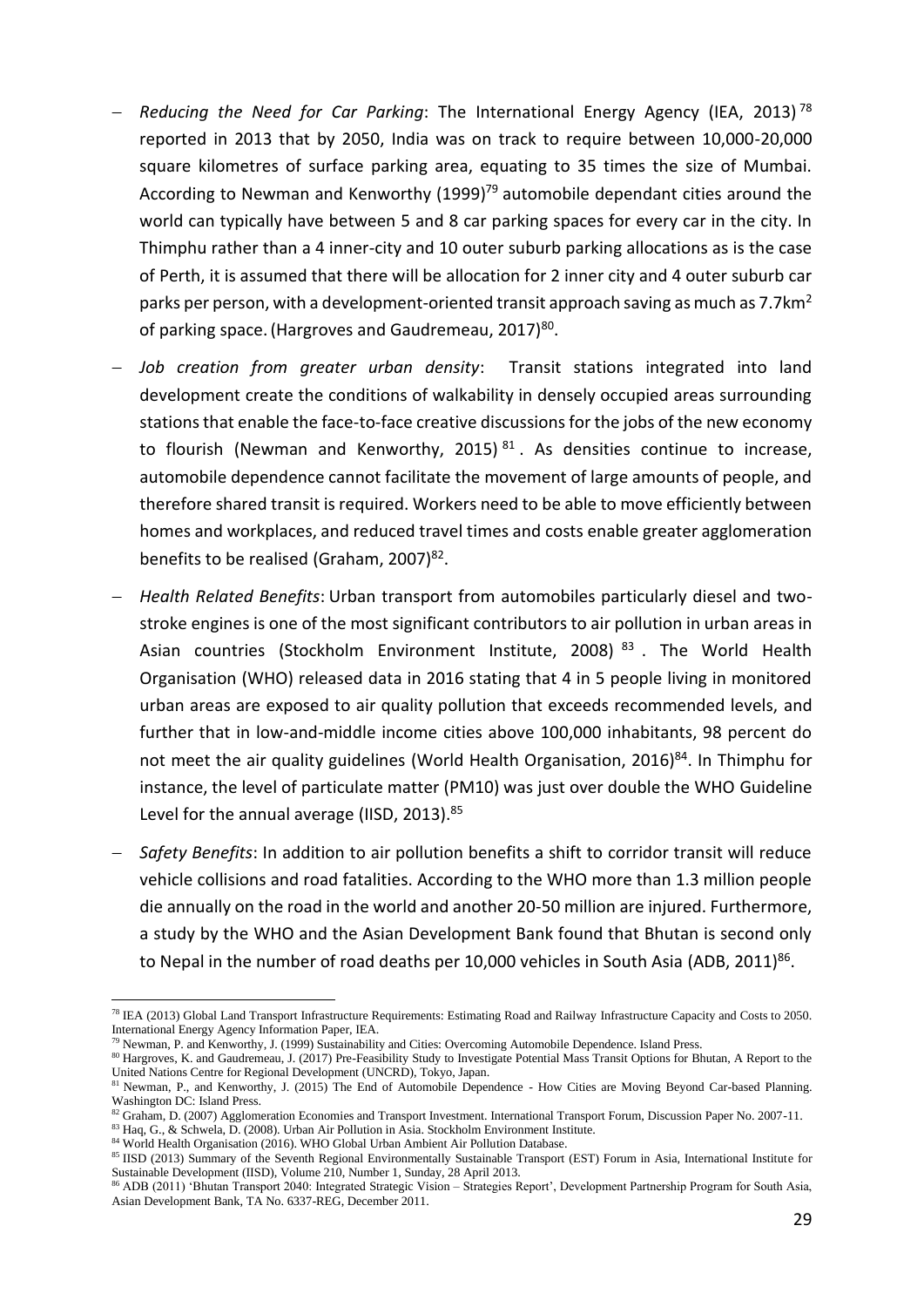### <span id="page-30-0"></span>**7. Conclusions and the Way Forward**

To tackle and prevent negative impacts associated with the rapid urbanization and motorization, and to mitigate the climate change impacts, Asian countries need not only build the resilient and robust transport infrastructures, but it is also important to introduce innovative policies, planning and institutional frameworks. Advanced transport policies, inclusive and integrated planning, better maintained, managed, and operated transport infrastructure and services are essential enabler for economic sustainability. It is equally important to build safe and low-carbon shared transport system, green and efficient supply chains and logistics, improve vehicles design and fuel efficiency, ensure vehicle inspection and maintenance, and implement a range of eco-driving options to address the transport related externalities. Improved, well-managed and low-carbon shared transport help to reduce the transport externalities through reducing, air and noise pollution, improving road safety and reduce the traffic congestion. It further helps to improve resilience of cities and communities. Therefore, it is essential to invest in shared transport infrastructures and services to capture these socio-economic and environmental co-benefits.

High-quality shared transport not only support to economic prosperity but also help to make cities and communities more resilient, liveable, and sustainable. However, the shared transport is not well-developed and managed in most of the Asian developing countries. Many cities in developing countries lack necessary shared transport infrastructures and services. Therefore, these cities are unable to meet the travel needs of their residence, particularly for disadvantage group such as poor, women, children physically disabled, elderly and socially disadvantaged group. Invest in shared transport plays a crucial role in improving the lives and livelihood of the people and provides better mobility and connectivity options for all sectors of society so that *no one left behind*.

Better shared transport connectivity shapes land use and urban development pattern along and around the transit corridor that support to increase land value, offers the new business and trading opportunities, generate new jobs and marketplace. Shared transport further support to establish factories and industries that help for manufacturing local goods and products, generate wealth and spurs economic growth. Consequently, local economy flourishes, and the government get sufficient tax revenue, which can be utilized for improving the quality-of life of the people. Safe, efficient, and sustainable shared transport and freight and logistic are vital for economic activity in modern era. Better transport infrastructures and services not only support fast and efficient movement of people and goods but also help to improve the economic sustainability of countries.

As Asian EST member countries expected to adopt a New Declaration-Aichi 2030 Declaration on Environmentally Sustainable Transport - Making Transport in Asia Sustainable (2021-2030) Sustainable Transport Goals for achieving universally accessible, safe, affordable, efficient, resilient, clean and low-carbon passenger and freight transport in Asia, and EST member countries are ready to embark to new sustainable path for decades following the new declaration. In this context, investment on improve and sustainable shared